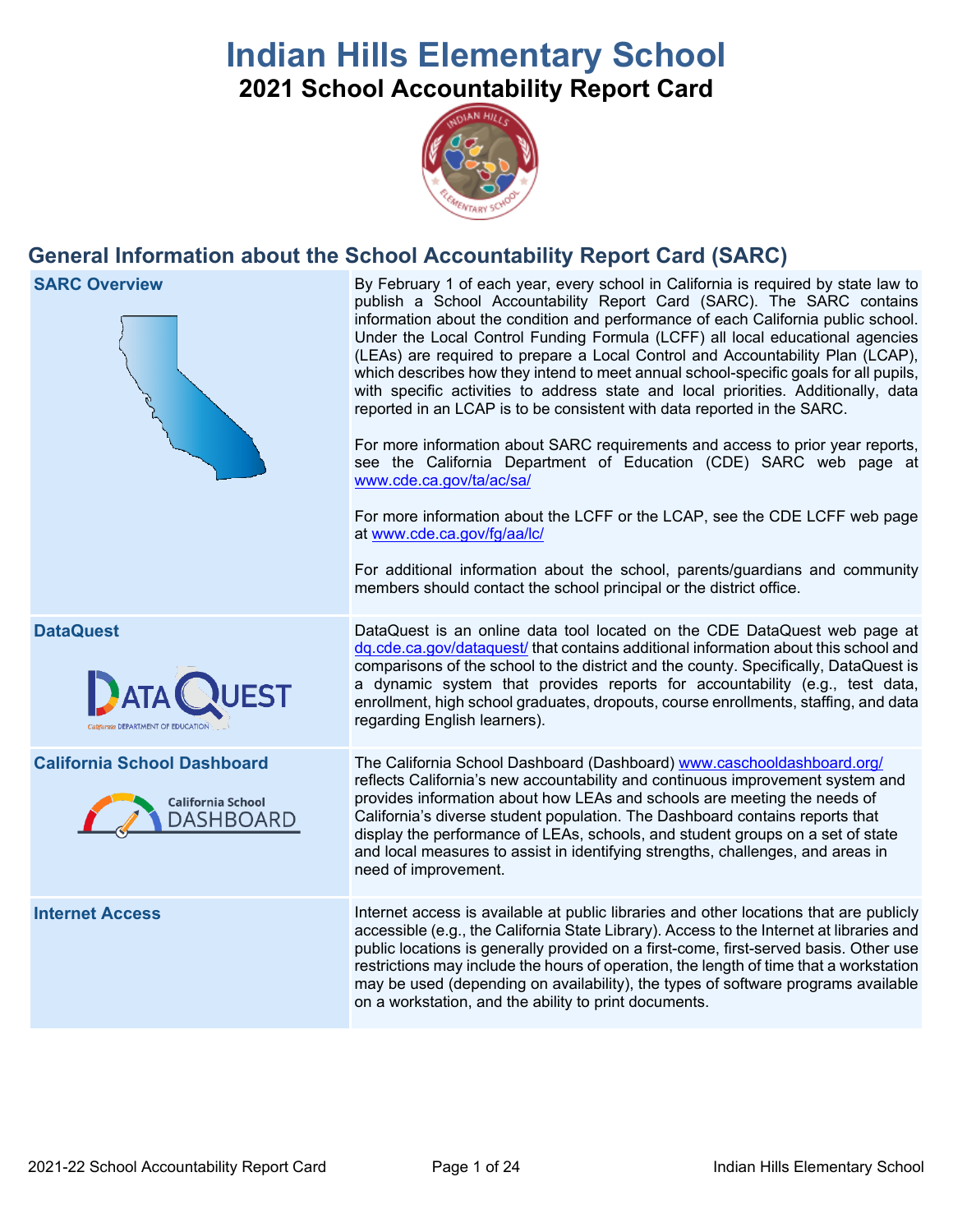### **2021-22 School Contact Information**

| <b>School Name</b>                                 | Indian Hills Elementary School                                         |
|----------------------------------------------------|------------------------------------------------------------------------|
| <b>Street</b>                                      | 7750 Linares Avenue                                                    |
| City, State, Zip                                   | Jurupa Valley, CA 92509-0140                                           |
| <b>Phone Number</b>                                | 951-360-2724                                                           |
| <b>Principal</b>                                   | Victoria Jobe                                                          |
| <b>Email Address</b>                               | $v$ jobe@jusd.k12.ca.us                                                |
| <b>School Website</b>                              | https://jurupausd.org/schools/IndianHillsElementary/Pages/Default.aspx |
| County-District-School (CDS) Code 33 67090 6105837 |                                                                        |

| 2021-22 District Contact Information |                                    |  |  |
|--------------------------------------|------------------------------------|--|--|
| <b>District Name</b>                 | Jurupa Unified School District     |  |  |
| <b>Phone Number</b>                  | 951-360-4100                       |  |  |
| Superintendent                       | Dr. Trenton Hansen                 |  |  |
| <b>Email Address</b>                 | JUSD.Superintendent@jusd.k12.ca.us |  |  |
| <b>District Website Address</b>      | https://jurupausd.org/             |  |  |

### **2021-22 School Overview**

Indian Hills Elementary School, which opened in 1986, is one of seventeen elementary schools in the Jurupa Unified School District and is proud to be named as a California Distinguished School. The school is located between the Jurupa Mountains and the Santa Ana River in the city of Jurupa Valley in Riverside County. It is considered a neighborhood school with most students living within walking distance. Indian Hills School enrolls approximately 480 students in grades TK-6, including 2 special day classes and two TK-6th Literacy Support classes. Approximately 64.7% of the students receive free or reduced lunch. Indian Hills' student enrollment is made of 73.5% Hispanic, 17% White, 3% Asian and 2.1% African American. English Learners make-up 16.1% of the student enrollment and .2% of our students are foster students. Students have been provided with Chromebooks in grades TK through sixth grade. Students in grades second through sixth grade take their Chromebooks home daily to do homework or enhance their learning.

Indian Hills Elementary School students are serviced by 23 teachers, all of whom are fully credentialed. The school campus is comprised of 34 classrooms, a multipurpose room, library, and main office. Grade Span Adjustment (GSA) in 2021-2022 moves towards 24:1 based on LCFF requirements annually. All teachers hired for Class Size Reduction (CSR) intervention are considered supplemental and over and above the GSA entitlements. Grades 4-6 maintain a 34:1 student-teacher ratio. The 2021-2022 school year is 180 days and has been restructured to include 36 minimum days in order to support teacher collaboration. Our staff participates in common meetings through district principal meetings and SBCP meetings, site leadership and grade level meetings.

For in-person instruction, teachers and students were given guidelines to follow to maintain a safe environment for everyone. The school has been equipped with PPE equipment for both students and teachers along with sanitizing guidelines for custodians.

### Our Mission Statement:

We, the staff, families, students, and community members of Indian Hills Elementary School come together as a team to take an active and responsible role in setting high expectations for learning. We will provide a quality education in a safe and nurturing environment, thereby empowering future generations to become productive citizens of our society.

### Our Vision Statement: At Indian Hills, our dedicated staff implements a data-driven, common core standards-based curriculum along with the very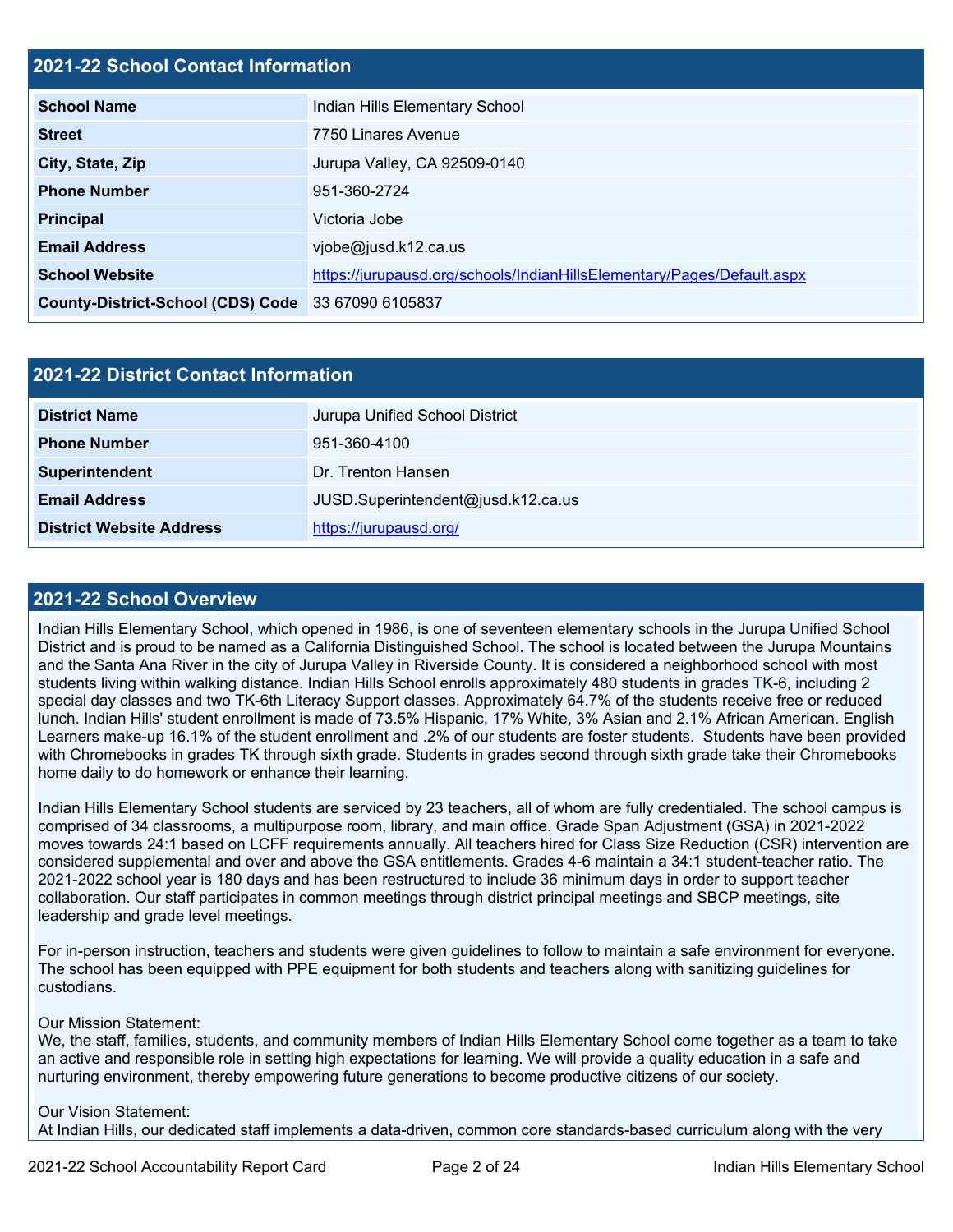### **2021-22 School Overview**

best educational teaching methods in reading, writing, and math to provide to all of our children an exemplary education both in class and outside class. Indian Hills Elementary School supports and implements the LCAP Overarching Goals: All students will be college and career ready; all students will have a safe, orderly, and inviting learning environment and all students will benefit from the district engaging and sustaining the trust and involvement of parents and community in the educational process. Our staff integrates technology throughout the day to prepare our students to excel in a technological environment.

As indicated by research, "learning" needs to be the focus in an effective educational process, and the Indian Hills staff is dedicated to helping students develop as intrinsically motivated and independent learners. Staff through in-person instruction will utilize district resources and research based instructional strategies that will focus on the needs of the students. Common Core Standards-based instruction promotes student learning to mastery and is utilized as a basis for expanding critical thinking skills; ethical, cultural, social, and economic literacy; and behavior and values that are essential to a democratic society.

## **About this School**

| 2020-21 Student Enrollment by Grade Level |                           |  |  |  |
|-------------------------------------------|---------------------------|--|--|--|
| <b>Grade Level</b>                        | <b>Number of Students</b> |  |  |  |
| Kindergarten                              | 67                        |  |  |  |
| Grade 1                                   | 51                        |  |  |  |
| Grade 2                                   | 66                        |  |  |  |
| Grade 3                                   | 68                        |  |  |  |
| Grade 4                                   | 76                        |  |  |  |
| Grade 5                                   | 85                        |  |  |  |
| Grade 6                                   | 96                        |  |  |  |
| <b>Total Enrollment</b>                   | 509                       |  |  |  |

## **2020-21 Student Enrollment by Student Group**

| <b>Student Group</b>                   | <b>Percent of Total Enrollment</b> |
|----------------------------------------|------------------------------------|
| American Indian or Alaska Native       | 0.2                                |
| Asian                                  | 2.2                                |
| <b>Black or African American</b>       | 2.4                                |
| <b>Filipino</b>                        | 1.2                                |
| <b>Hispanic or Latino</b>              | 75.2                               |
| <b>Two or More Races</b>               | 0.8                                |
| <b>White</b>                           | 15.3                               |
| <b>English Learners</b>                | 16.1                               |
| <b>Homeless</b>                        | 0.6                                |
| <b>Socioeconomically Disadvantaged</b> | 74.3                               |
| <b>Students with Disabilities</b>      | 10.4                               |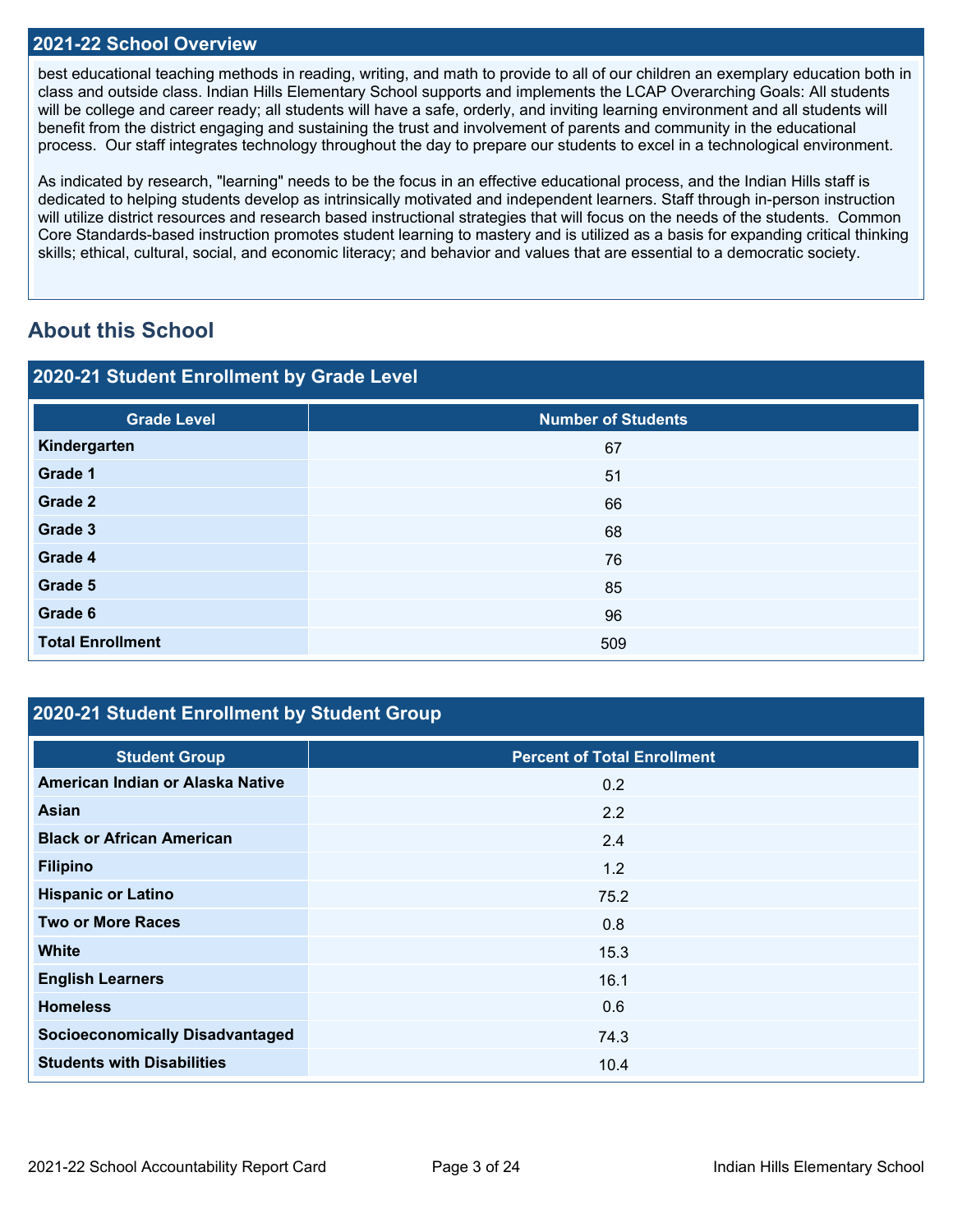## **A. Conditions of Learning State Priority: Basic**

The SARC provides the following information relevant to the State priority: Basic (Priority 1):

- Degree to which teachers are appropriately assigned and fully credentialed in the subject area and for the pupils they are teaching;
	- Pupils have access to standards-aligned instructional materials; and
- School facilities are maintained in good repair

Note: For more information refer to the Updated Teacher Equity Definitions web page at<https://www.cde.ca.gov/pd/ee/teacherequitydefinitions.asp>

### **2019-20 Teacher Preparation and Placement**

| <b>Authorization/Assignment</b>                                                                 | 2019-20 |
|-------------------------------------------------------------------------------------------------|---------|
| Fully (Preliminary or Clear) Credentialed for Subject and Student Placement (properly assigned) |         |
| <b>Intern Credential Holders Properly Assigned</b>                                              |         |
| Teachers Without Credentials and Misassignments ("ineffective" under ESSA)                      |         |
| Credentialed Teachers Assigned Out-of-Field ("out-of-field" under ESSA)                         |         |
| <b>Unknown</b>                                                                                  |         |
| <b>Total Teaching Positions</b>                                                                 |         |
|                                                                                                 |         |

Note: The data in this table is based on Full Time Equivalent (FTE) status. One FTE equals one staff member working full time; one FTE could also represent two staff members who each work 50 percent of full time. Additionally, an assignment is defined as a position that an educator is assigned to based on setting, subject, and grade level. An authorization is defined as the services that an educator is authorized to provide to students.

## **2019-20 Teachers Without Credentials and Misassignments (considered "ineffective" under ESSA)**

| <b>Authorization/Assignment</b>                              | 2019-20 |
|--------------------------------------------------------------|---------|
| <b>Permits and Waivers</b>                                   |         |
| <b>Misassignments</b>                                        |         |
| <b>Vacant Positions</b>                                      |         |
| <b>Total Teachers Without Credentials and Misassignments</b> |         |

## **2019-20 Credentialed Teachers Assigned Out-of-Field (considered "out-of-field" under ESSA)**

| <b>Indicator</b>                                       | 2019-20 |
|--------------------------------------------------------|---------|
| Credentialed Teachers Authorized on a Permit or Waiver |         |
| <b>Local Assignment Options</b>                        |         |
| <b>Total Out-of-Field Teachers</b>                     |         |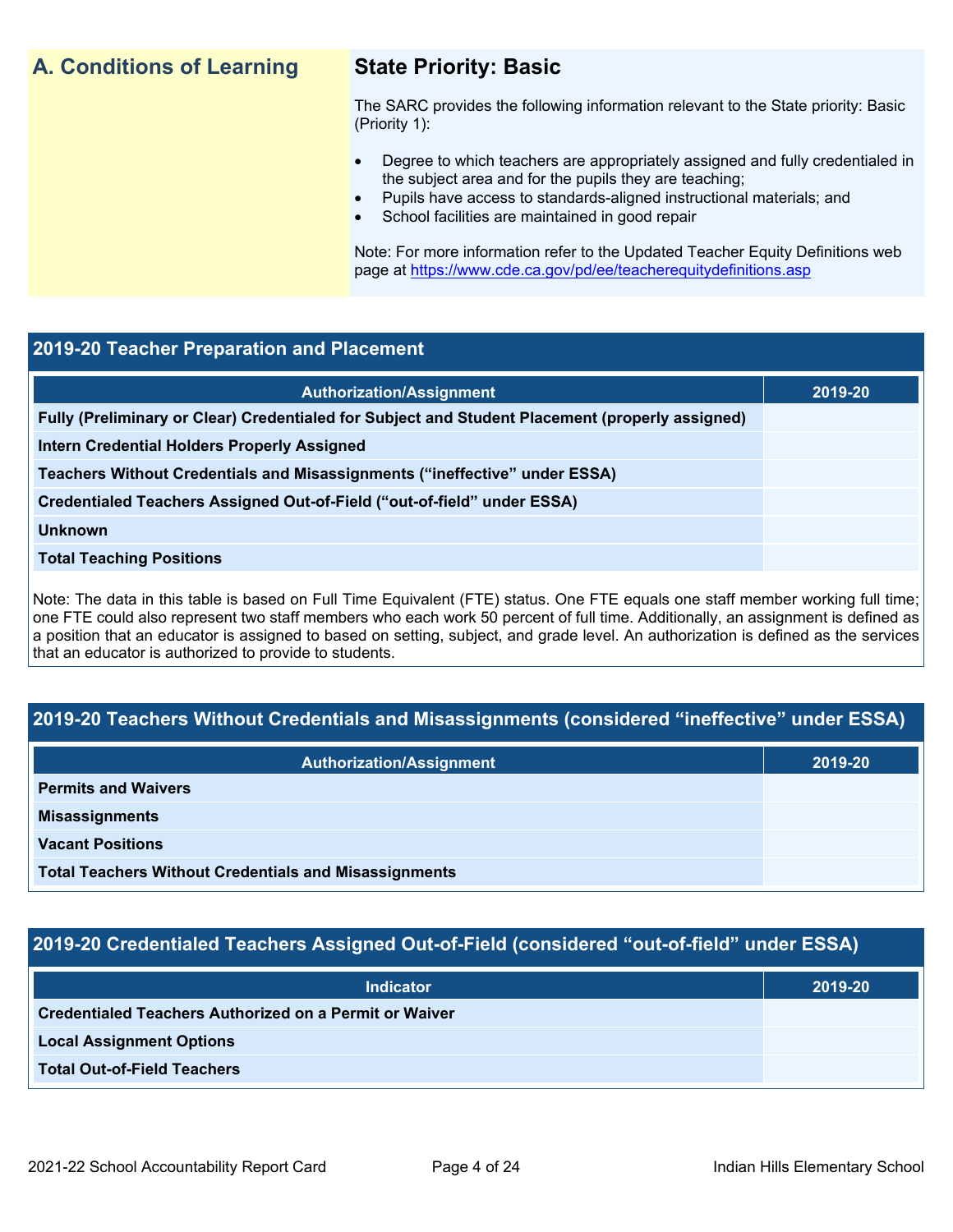### **2019-20 Class Assignments**

| Indicator                                                                                                                                           | 2019-20 |
|-----------------------------------------------------------------------------------------------------------------------------------------------------|---------|
| <b>Misassignments for English Learners</b><br>(a percentage of all the classes with English learners taught by teachers that are misassigned)       |         |
| No credential, permit or authorization to teach<br>(a percentage of all the classes taught by teachers with no record of an authorization to teach) |         |

### **2021-22 Quality, Currency, Availability of Textbooks and Other Instructional Materials**

Jurupa Unified School District conducts an evaluation of instructional materials to adopt materials that best meet the needs of students. The district conducts adoptions on a districtwide basis. The review process includes a committee of a majority of classroom teachers in the appropriate discipline (Education Code Section 60210). In addition, all instructional materials are in compliance with social content standards. When making adoption decisions, the adoption committee uses the content standards, the curriculum frameworks, the State Board of Education-adopted evaluation criteria, and the reports on each adoption as resources. The final decision for selecting and recommending textbook adoptions is with the adoption committee. The most recently adopted textbooks were selected from the state-approved list.

All students, including English learners, have standards-aligned textbooks checked out to them, to use in class and to take home, in each of the core curriculum areas of reading/language arts, mathematics, science and history/social science; foreign language and health; visual and performing arts; and science laboratory equipment for grades nine through twelve as appropriate.

Elementary students receive core curriculum textbooks on the first day of enrollment. Middle school and high school students receive textbooks checked out to them at registration days a few days before the first day of school. All students enrolling after the first day of school have core curriculum textbooks checked out to them by the Library Clerk on their first day of enrollment.

### **Year and month in which the data were collected** September 13, 2021

| <b>Subject</b>                | Textbooks and Other Instructional Materials/year of<br><b>Adoption</b>                                                                                                                                       | <b>From</b><br><b>Most</b><br><b>Recent</b><br><b>Adoption</b> | <b>Percent</b><br><b>Students</b><br><b>Lacking Own</b><br><b>Assigned</b><br>Copy |
|-------------------------------|--------------------------------------------------------------------------------------------------------------------------------------------------------------------------------------------------------------|----------------------------------------------------------------|------------------------------------------------------------------------------------|
| <b>Reading/Language Arts</b>  | World of Wonders (TK), Wonders (Grades K-6), McGraw Hill<br>Education Publishers (2017), NWEA (Grades TK-6) (2021),<br>Wonders ELD & Maravillas ELD (Grades K-6), McGraw Hill<br>Education Publishers (2017) | <b>Yes</b>                                                     | 0                                                                                  |
| <b>Mathematics</b>            | My Math (Grades TK-5), McGraw Hill Education Publishers<br>(2013), California Math Course 1(Grade 6), McGraw Hill<br>Education Publishers (2015)                                                             | <b>Yes</b>                                                     | $\Omega$                                                                           |
| <b>Science</b>                | California Science (Grades K-6) Houghton Mifflin Harcourt<br>Publishers (2008)                                                                                                                               | Yes                                                            | $\Omega$                                                                           |
| <b>History-Social Science</b> | History-Social Science (Grades K-6), Houghton Mifflin<br>Harcourt Publishers (2007)                                                                                                                          | <b>Yes</b>                                                     | 0                                                                                  |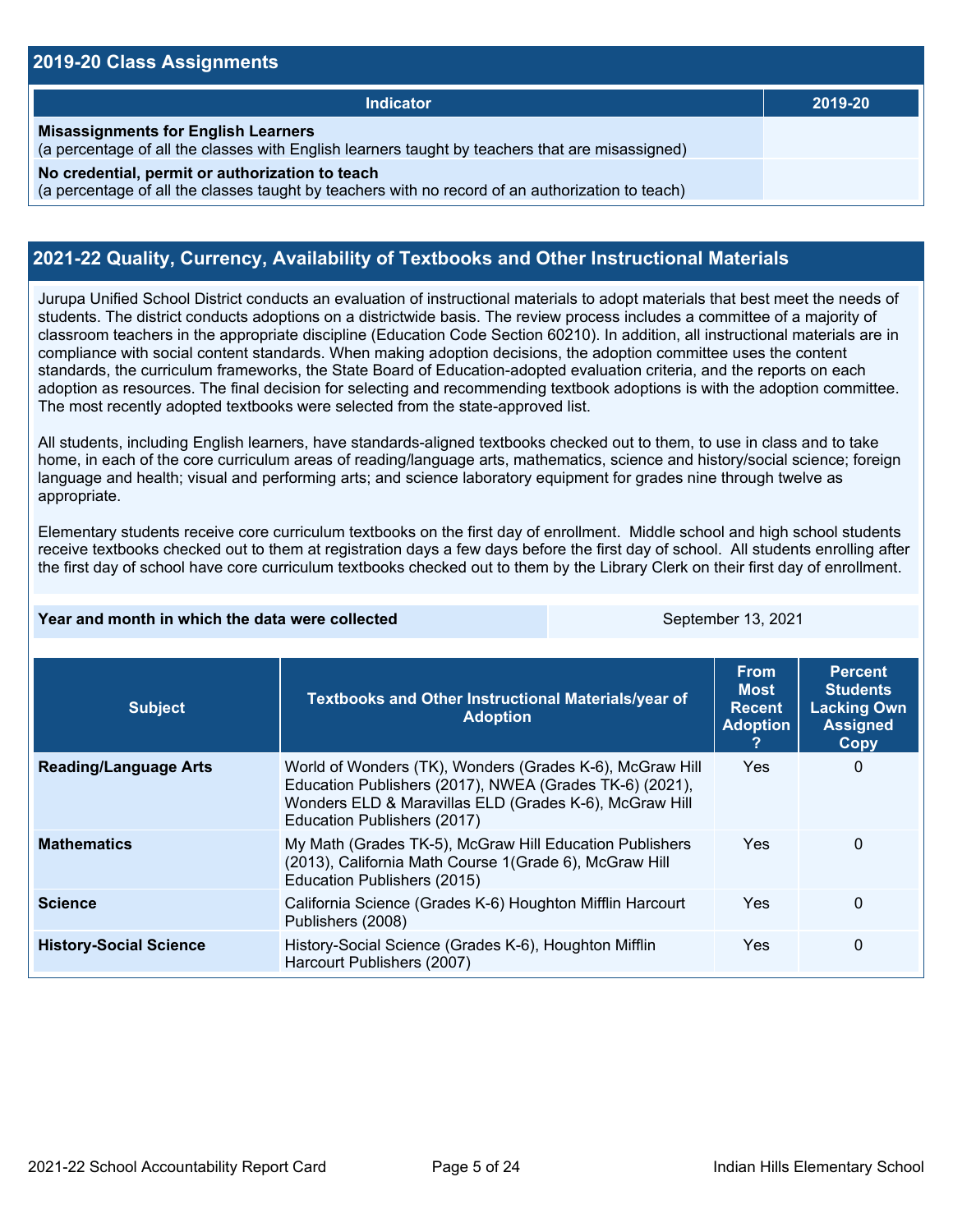### **School Facility Conditions and Planned Improvements**

Our custodial staff, consisting of 1 daytime custodian and 1 evening custodian, perform basic cleaning operations in every classroom on a regular basis. The safety, cleanliness, and adequacy of our school facilities are a high priority to the District. Overall, school grounds and facilities are in good repair maintenance does an excellent job at maintaining the facilities. The District's Deferred Maintenance Plan is assessed and updated every year. Work generated by the Deferred Maintenance Plan is generally completed during the summer months. Fire inspections are conducted on an annual basis and any issues are addressed immediately. The District also has an internal inspection team conducting annual safety inspections of all sites. All safety-related items are handled as top priority.

Safety is maintained through the coordination and efforts of several different agencies, including the local fire department, Keenan and Associates (Administrator of Workers' Compensation), Industrial Indemnity (Liability Insurance Carrier), the district safety committee, and our own school custodians.

Indian Hills Elementary School has 6 Activity Supervisors to support student safety. Indian Hills Elementary School in accordance with Senate Bill 187 has safe school strategies that include information on the status of school crime and the following elements: Safe school programs; child abuse reporting procedures; disaster response procedures; suspension and expulsion policies pursuant to Education Code Section 48900, 48915, and 49079; the District's Discipline Handbook and Sexual Harassment Policy; our school dress code; and procedures and rules for safety on the way to and from school as well as during school hours. This plan will be updated every year and approved by our School Site Council by March.

### **Year and month of the most recent FIT report** 10/14/2021 10/14/2021

| <b>System Inspected</b>                                                | <b>Rate</b><br>Good | Rate<br>Fair | Rate<br>Poor | <b>Repair Needed and Action Taken or Planned</b> |
|------------------------------------------------------------------------|---------------------|--------------|--------------|--------------------------------------------------|
| <b>Systems:</b><br>Gas Leaks, Mechanical/HVAC, Sewer                   | X                   |              |              | Rm 31 Air vents dirty                            |
| Interior:<br><b>Interior Surfaces</b>                                  | $\sf X$             |              |              |                                                  |
| <b>Cleanliness:</b><br>Overall Cleanliness, Pest/Vermin Infestation    | X                   |              |              |                                                  |
| <b>Electrical</b>                                                      | X                   |              |              |                                                  |
| <b>Restrooms/Fountains:</b><br>Restrooms, Sinks/ Fountains             | X                   |              |              |                                                  |
| Safety:<br>Fire Safety, Hazardous Materials                            | X                   |              |              |                                                  |
| Structural:<br><b>Structural Damage, Roofs</b>                         | X                   |              |              |                                                  |
| External:<br>Playground/School Grounds, Windows/<br>Doors/Gates/Fences | X                   |              |              |                                                  |

### **Overall Facility Rate**

| <b>Exemplary</b> | Good | Fair | Poor |
|------------------|------|------|------|
|                  |      |      |      |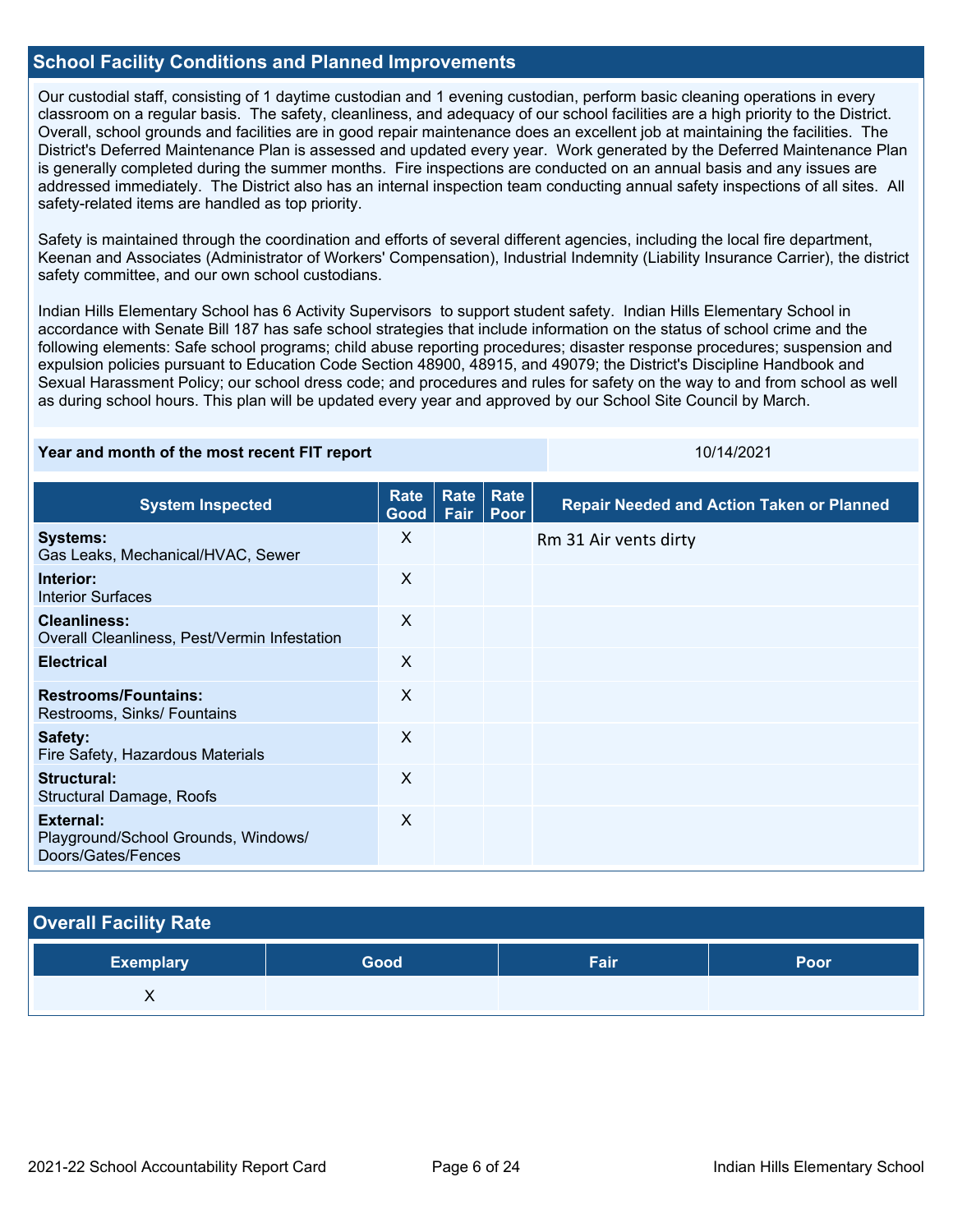## **B. Pupil Outcomes State Priority: Pupil Achievement**

The SARC provides the following information relevant to the State priority: Pupil Achievement (Priority 4):

### **Statewide Assessments**

(i.e., California Assessment of Student Performance and Progress [CAASPP] System includes the Smarter Balanced Summative Assessments for students in the general education population and the California Alternate Assessments [CAAs] for English language arts/literacy [ELA] and mathematics given in grades three through eight and grade eleven. Only eligible students may participate in the administration of the CAAs. CAAs items are aligned with alternate achievement standards, which are linked with the Common Core State Standards [CCSS] for students with the most significant cognitive disabilities).

The CAASPP System encompasses the following assessments and student participation requirements:

- 1. **Smarter Balanced Summative Assessments and CAAs for ELA** in grades three through eight and grade eleven.
- 2. **Smarter Balanced Summative Assessments and CAAs for mathematics** in grades three through eight and grade eleven.
- 3. **California Science Test (CAST) and CAAs for Science** in grades five, eight, and once in high school (i.e., grade ten, eleven, or twelve).

### **SARC Reporting in the 2020-2021 School Year Only**

Where the most viable option, LEAs were required to administer the statewide summative assessment in ELA and mathematics. Where a statewide summative assessment was not the most viable option for the LEA (or for one or more gradelevel[s] within the LEA) due to the pandemic, LEAs were allowed to report results from a different assessment that met the criteria established by the State Board of Education (SBE) on March 16, 2021. The assessments were required to be:

- Aligned with CA CCSS for ELA and mathematics;
- Available to students in grades 3 through 8, and grade 11; and
- Uniformly administered across a grade, grade span, school, or district to all eligible students.

### **Options**

Note that the CAAs could only be administered in-person following health and safety requirements. If it was not viable for the LEA to administer the CAAs in person with health and safety guidelines in place, the LEA was directed to not administer the tests. There were no other assessment options available for the CAAs. Schools administered the Smarter Balanced Summative Assessments for ELA and mathematics, other assessments that meet the SBE criteria, or a combination of both, and they could only choose one of the following:

- Smarter Balanced ELA and mathematics summative assessments;
- Other assessments meeting the SBE criteria; or
- Combination of Smarter Balanced ELA and mathematics summative assessments and other assessments.

The percentage of students who have successfully completed courses that satisfy the requirements for entrance to the University of California and the California State University, or career technical education sequences or programs of study.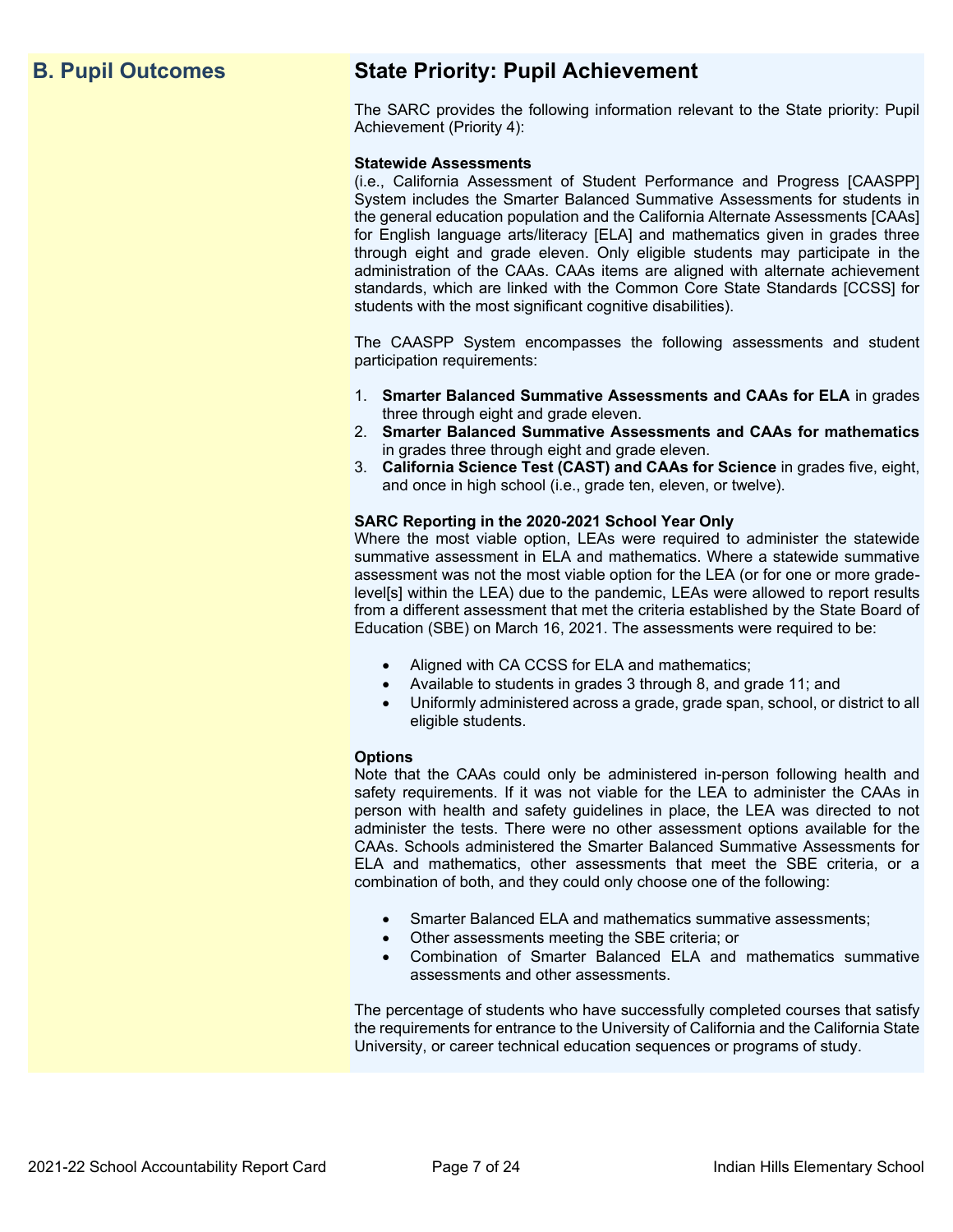### **Percentage of Students Meeting or Exceeding the State Standard on CAASPP**

This table displays CAASPP test results in ELA and mathematics for all students grades three through eight and grade eleven taking and completing a state-administered assessment.

The 2019-2020 data cells with N/A values indicate that the 2019-2020 data are not available due to the COVID-19 pandemic and resulting summative test suspension. The Executive Order N-30-20 was issued which waived the assessment, accountability, and reporting requirements for the 2019-2020 school year.

The 2020-2021 data cells have N/A values because these data are not comparable to other year data due to the COVID-19 pandemic during the 2020-2021 school year. Where the CAASPP assessments in ELA and/or mathematics is not the most viable option, the LEAs were allowed to administer local assessments. Therefore, the 2020-2021 data between school years for the school, district, state are not an accurate comparison. As such, it is inappropriate to compare results of the 2020-2021 school year to other school years.

| Subject                                                        | <b>School</b><br>2019-20 | <b>School</b><br>2020-21 | <b>District</b><br>2019-20 | <b>District</b><br>2020-21 | <b>State</b><br>2019-20 | <b>State</b><br>2020-21 |
|----------------------------------------------------------------|--------------------------|--------------------------|----------------------------|----------------------------|-------------------------|-------------------------|
| <b>English Language Arts/Literacy</b><br>$(grades 3-8 and 11)$ | N/A                      | N/A                      | N/A                        | N/A                        | N/A                     | N/A                     |
| <b>Mathematics</b><br>$($ grades 3-8 and 11 $)$                | N/A                      | N/A                      | N/A                        | N/A                        | N/A                     | N/A                     |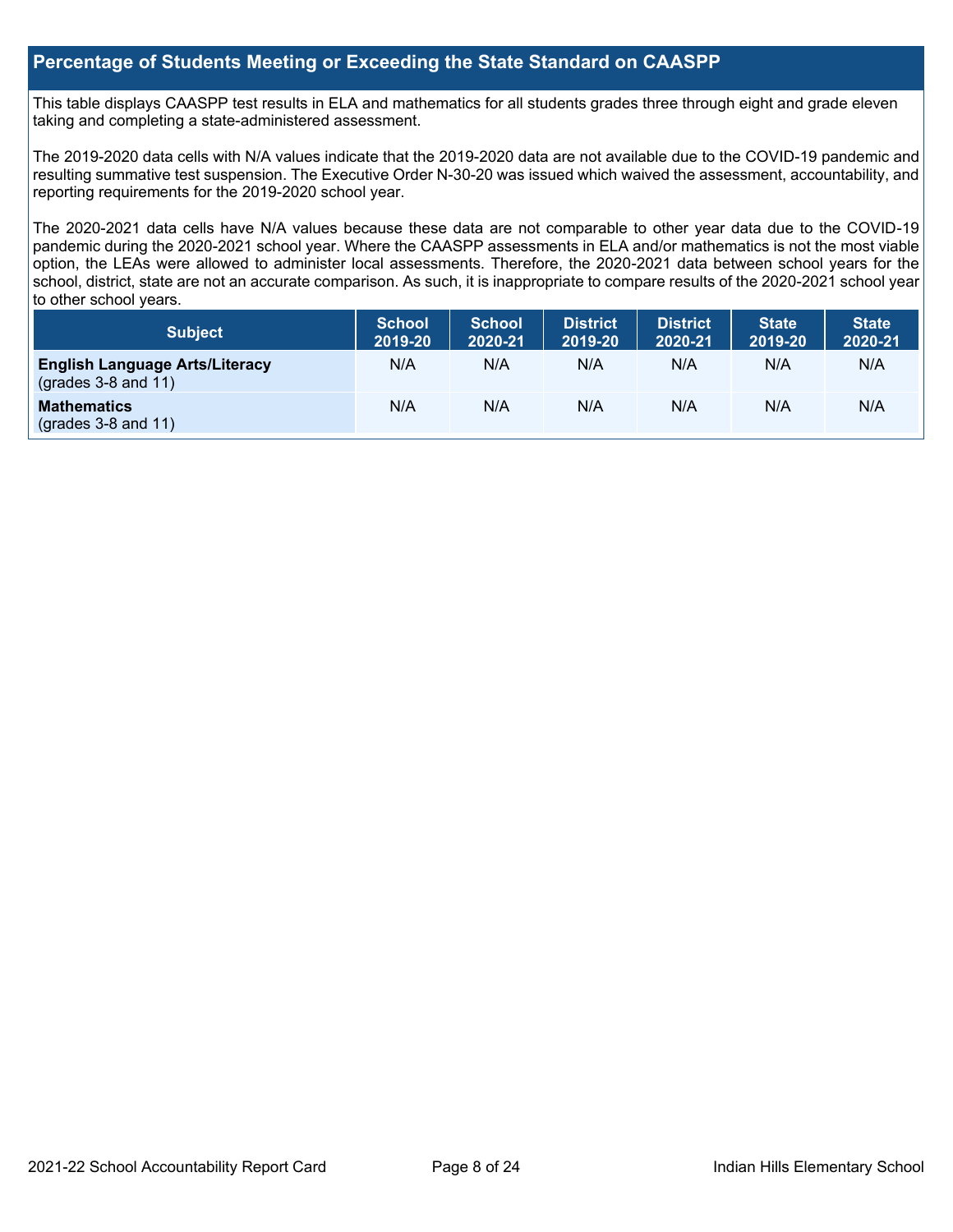## **2020-21 CAASPP Test Results in ELA by Student Group**

This table displays CAASPP test results in ELA by student group for students grades three through eight and grade eleven taking and completing a state-administered assessment. The CDE will populate this table for schools in cases where the school administered the CAASPP assessment. In cases where the school administered a local assessment instead of CAASPP, the CDE will populate this table with "NT" values, meaning this school did not test students using the CAASPP. See the local assessment(s) table for more information.

| <b>CAASPP</b><br><b>Student Groups</b>               | <b>CAASPP</b><br><b>Total</b><br><b>Enrollment</b> | <b>CAASPP</b><br><b>Number</b><br><b>Tested</b> | <b>CAASPP</b><br><b>Percent</b><br><b>Tested</b> | <b>CAASPP</b><br><b>Percent</b><br><b>Not Tested</b> | <b>CAASPP</b><br><b>Percent</b><br><b>Met or</b><br><b>Exceeded</b> |
|------------------------------------------------------|----------------------------------------------------|-------------------------------------------------|--------------------------------------------------|------------------------------------------------------|---------------------------------------------------------------------|
| <b>All Students</b>                                  | 321                                                | <b>NT</b>                                       | <b>NT</b>                                        | <b>NT</b>                                            | <b>NT</b>                                                           |
| <b>Female</b>                                        | 155                                                | <b>NT</b>                                       | <b>NT</b>                                        | <b>NT</b>                                            | <b>NT</b>                                                           |
| <b>Male</b>                                          | 166                                                | <b>NT</b>                                       | <b>NT</b>                                        | <b>NT</b>                                            | <b>NT</b>                                                           |
| American Indian or Alaska Native                     | --                                                 | <b>NT</b>                                       | <b>NT</b>                                        | <b>NT</b>                                            | <b>NT</b>                                                           |
| <b>Asian</b>                                         | --                                                 | <b>NT</b>                                       | <b>NT</b>                                        | <b>NT</b>                                            | <b>NT</b>                                                           |
| <b>Black or African American</b>                     | --                                                 | <b>NT</b>                                       | <b>NT</b>                                        | <b>NT</b>                                            | <b>NT</b>                                                           |
| <b>Filipino</b>                                      | --                                                 | <b>NT</b>                                       | <b>NT</b>                                        | <b>NT</b>                                            | <b>NT</b>                                                           |
| <b>Hispanic or Latino</b>                            | 246                                                | <b>NT</b>                                       | <b>NT</b>                                        | <b>NT</b>                                            | <b>NT</b>                                                           |
| <b>Native Hawaiian or Pacific Islander</b>           | $\mathbf 0$                                        | $\mathbf 0$                                     | $\mathbf 0$                                      | $\mathbf 0$                                          | $\mathbf 0$                                                         |
| <b>Two or More Races</b>                             | --                                                 | <b>NT</b>                                       | <b>NT</b>                                        | <b>NT</b>                                            | <b>NT</b>                                                           |
| <b>White</b>                                         | 48                                                 | <b>NT</b>                                       | <b>NT</b>                                        | <b>NT</b>                                            | <b>NT</b>                                                           |
| <b>English Learners</b>                              | 42                                                 | <b>NT</b>                                       | <b>NT</b>                                        | <b>NT</b>                                            | <b>NT</b>                                                           |
| <b>Foster Youth</b>                                  | --                                                 | <b>NT</b>                                       | <b>NT</b>                                        | <b>NT</b>                                            | <b>NT</b>                                                           |
| <b>Homeless</b>                                      | $\overline{\phantom{a}}$                           | <b>NT</b>                                       | <b>NT</b>                                        | <b>NT</b>                                            | <b>NT</b>                                                           |
| <b>Military</b>                                      | --                                                 | <b>NT</b>                                       | <b>NT</b>                                        | <b>NT</b>                                            | <b>NT</b>                                                           |
| <b>Socioeconomically Disadvantaged</b>               | 252                                                | <b>NT</b>                                       | <b>NT</b>                                        | <b>NT</b>                                            | <b>NT</b>                                                           |
| <b>Students Receiving Migrant Education Services</b> | $\mathbf 0$                                        | $\mathbf 0$                                     | $\Omega$                                         | $\mathbf 0$                                          | 0                                                                   |
| <b>Students with Disabilities</b>                    | 36                                                 | <b>NT</b>                                       | <b>NT</b>                                        | <b>NT</b>                                            | <b>NT</b>                                                           |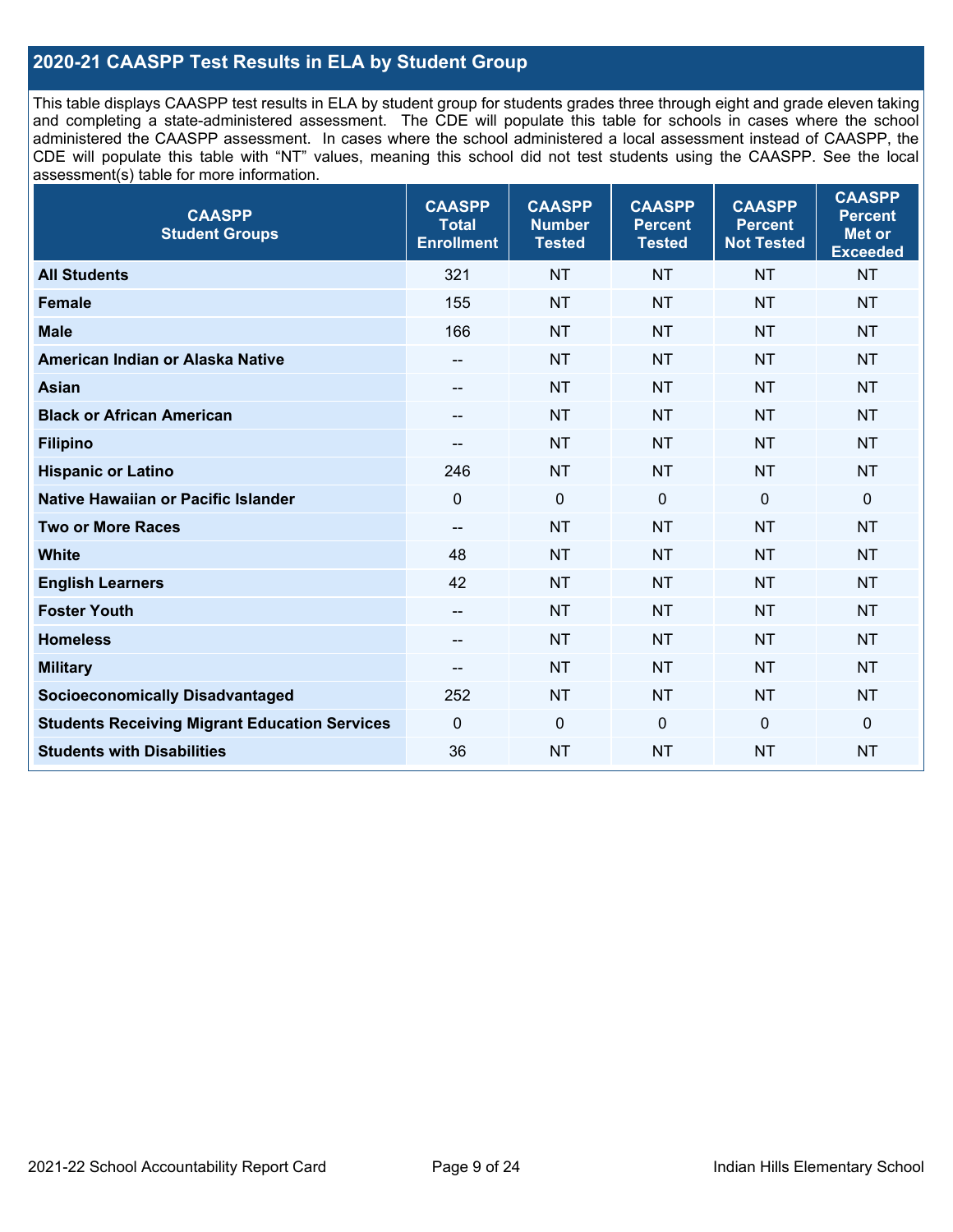## **2020-21 CAASPP Test Results in Math by Student Group**

This table displays CAASPP test results in Math by student group for students grades three through eight and grade eleven taking and completing a state-administered assessment. The CDE will populate this table for schools in cases where the school administered the CAASPP assessment. In cases where the school administered a local assessment instead of CAASPP, the CDE will populate this table with "NT" values, meaning this school did not test students using the CAASPP. See the local assessment(s) table for more information.

| <b>CAASPP</b><br><b>Student Groups</b>               | <b>CAASPP</b><br><b>Total</b><br><b>Enrollment</b> | <b>CAASPP</b><br><b>Number</b><br><b>Tested</b> | <b>CAASPP</b><br><b>Percent</b><br><b>Tested</b> | <b>CAASPP</b><br><b>Percent</b><br><b>Not Tested</b> | <b>CAASPP</b><br><b>Percent</b><br><b>Met or</b><br><b>Exceeded</b> |
|------------------------------------------------------|----------------------------------------------------|-------------------------------------------------|--------------------------------------------------|------------------------------------------------------|---------------------------------------------------------------------|
| <b>All Students</b>                                  | 321                                                | <b>NT</b>                                       | <b>NT</b>                                        | <b>NT</b>                                            | <b>NT</b>                                                           |
| <b>Female</b>                                        | 155                                                | <b>NT</b>                                       | <b>NT</b>                                        | <b>NT</b>                                            | <b>NT</b>                                                           |
| <b>Male</b>                                          | 166                                                | <b>NT</b>                                       | <b>NT</b>                                        | <b>NT</b>                                            | <b>NT</b>                                                           |
| American Indian or Alaska Native                     | $\overline{\phantom{a}}$                           | <b>NT</b>                                       | <b>NT</b>                                        | <b>NT</b>                                            | <b>NT</b>                                                           |
| <b>Asian</b>                                         | $\hspace{0.05cm}$ – $\hspace{0.05cm}$              | <b>NT</b>                                       | <b>NT</b>                                        | <b>NT</b>                                            | <b>NT</b>                                                           |
| <b>Black or African American</b>                     | $- -$                                              | <b>NT</b>                                       | <b>NT</b>                                        | <b>NT</b>                                            | <b>NT</b>                                                           |
| <b>Filipino</b>                                      | $\sim$                                             | <b>NT</b>                                       | <b>NT</b>                                        | <b>NT</b>                                            | <b>NT</b>                                                           |
| <b>Hispanic or Latino</b>                            | 246                                                | <b>NT</b>                                       | <b>NT</b>                                        | <b>NT</b>                                            | <b>NT</b>                                                           |
| <b>Native Hawaiian or Pacific Islander</b>           | $\mathbf 0$                                        | $\mathbf 0$                                     | $\mathbf 0$                                      | $\overline{0}$                                       | $\mathbf 0$                                                         |
| <b>Two or More Races</b>                             | $\overline{\phantom{a}}$                           | <b>NT</b>                                       | <b>NT</b>                                        | <b>NT</b>                                            | <b>NT</b>                                                           |
| <b>White</b>                                         | 48                                                 | <b>NT</b>                                       | <b>NT</b>                                        | <b>NT</b>                                            | <b>NT</b>                                                           |
| <b>English Learners</b>                              | 42                                                 | <b>NT</b>                                       | <b>NT</b>                                        | <b>NT</b>                                            | <b>NT</b>                                                           |
| <b>Foster Youth</b>                                  | $\sim$                                             | <b>NT</b>                                       | <b>NT</b>                                        | <b>NT</b>                                            | <b>NT</b>                                                           |
| <b>Homeless</b>                                      | $\hspace{0.05cm}$ – $\hspace{0.05cm}$              | <b>NT</b>                                       | <b>NT</b>                                        | <b>NT</b>                                            | <b>NT</b>                                                           |
| <b>Military</b>                                      | $\hspace{0.05cm}$ – $\hspace{0.05cm}$              | <b>NT</b>                                       | <b>NT</b>                                        | <b>NT</b>                                            | <b>NT</b>                                                           |
| <b>Socioeconomically Disadvantaged</b>               | 252                                                | <b>NT</b>                                       | <b>NT</b>                                        | <b>NT</b>                                            | <b>NT</b>                                                           |
| <b>Students Receiving Migrant Education Services</b> | $\mathbf 0$                                        | $\mathbf 0$                                     | $\mathbf{0}$                                     | $\mathbf 0$                                          | $\mathbf 0$                                                         |
| <b>Students with Disabilities</b>                    | 36                                                 | <b>NT</b>                                       | <b>NT</b>                                        | <b>NT</b>                                            | <b>NT</b>                                                           |

### **2020-21 Local Assessment Test Results in ELA by Student Group**

This table displays Local Assessment test results in ELA by student group for students grades three through eight and grade eleven. LEAs/schools will populate this table for schools in cases where the school administered a local assessment. In cases where the school administered the CAASPP assessment, LEAs/schools will populate this table with "N/A" values in all cells, meaning this table is Not Applicable for this school.

| iStation ELA and Math (Grades 3-5), Read 180<br>ELA (Grade 6), MDTP Math (Grade 6)<br><b>Student Groups</b> | ∣ iStation ELA ∣ iStation ELA ∣ iStation ELA ∣ iStation ELA ∣<br>and Math<br>(Grades 3-<br><b>ELA (Grade</b><br><b>6), MDTP</b><br>6)<br><b>Total</b><br><b>Enrollment</b> | and Math<br>(Grades 3-<br><b>ELA (Grade</b><br><b>6), MDTP</b><br>6)<br><b>Number</b><br><b>Tested</b> | and Math<br>(Grades 3-<br>  5), Read 180   5), Read 180   5), Read 180   <u>5), Read 180  </u><br><b>ELA (Grade</b><br><b>6), MDTP</b><br>Math (Grade   Math (Grade   Math (Grade   Math (Grade<br>6)<br><b>Percent</b><br><b>Tested</b> | and Math<br><b>(Grades 3-</b><br><b>ELA (Grade</b><br><b>6), MDTP</b><br>6)<br>Percent<br><b>Not Tested</b> | <b>Station ELA</b><br>and Math<br>(Grades 3-<br><b>5), Read 180</b><br><b>ELA (Grade</b><br><b>6), MDTP</b><br><b>Math (Grade</b><br>6)<br><b>Percent</b><br><b>At or Above</b><br><b>Grade Level</b> |
|-------------------------------------------------------------------------------------------------------------|----------------------------------------------------------------------------------------------------------------------------------------------------------------------------|--------------------------------------------------------------------------------------------------------|------------------------------------------------------------------------------------------------------------------------------------------------------------------------------------------------------------------------------------------|-------------------------------------------------------------------------------------------------------------|-------------------------------------------------------------------------------------------------------------------------------------------------------------------------------------------------------|
|-------------------------------------------------------------------------------------------------------------|----------------------------------------------------------------------------------------------------------------------------------------------------------------------------|--------------------------------------------------------------------------------------------------------|------------------------------------------------------------------------------------------------------------------------------------------------------------------------------------------------------------------------------------------|-------------------------------------------------------------------------------------------------------------|-------------------------------------------------------------------------------------------------------------------------------------------------------------------------------------------------------|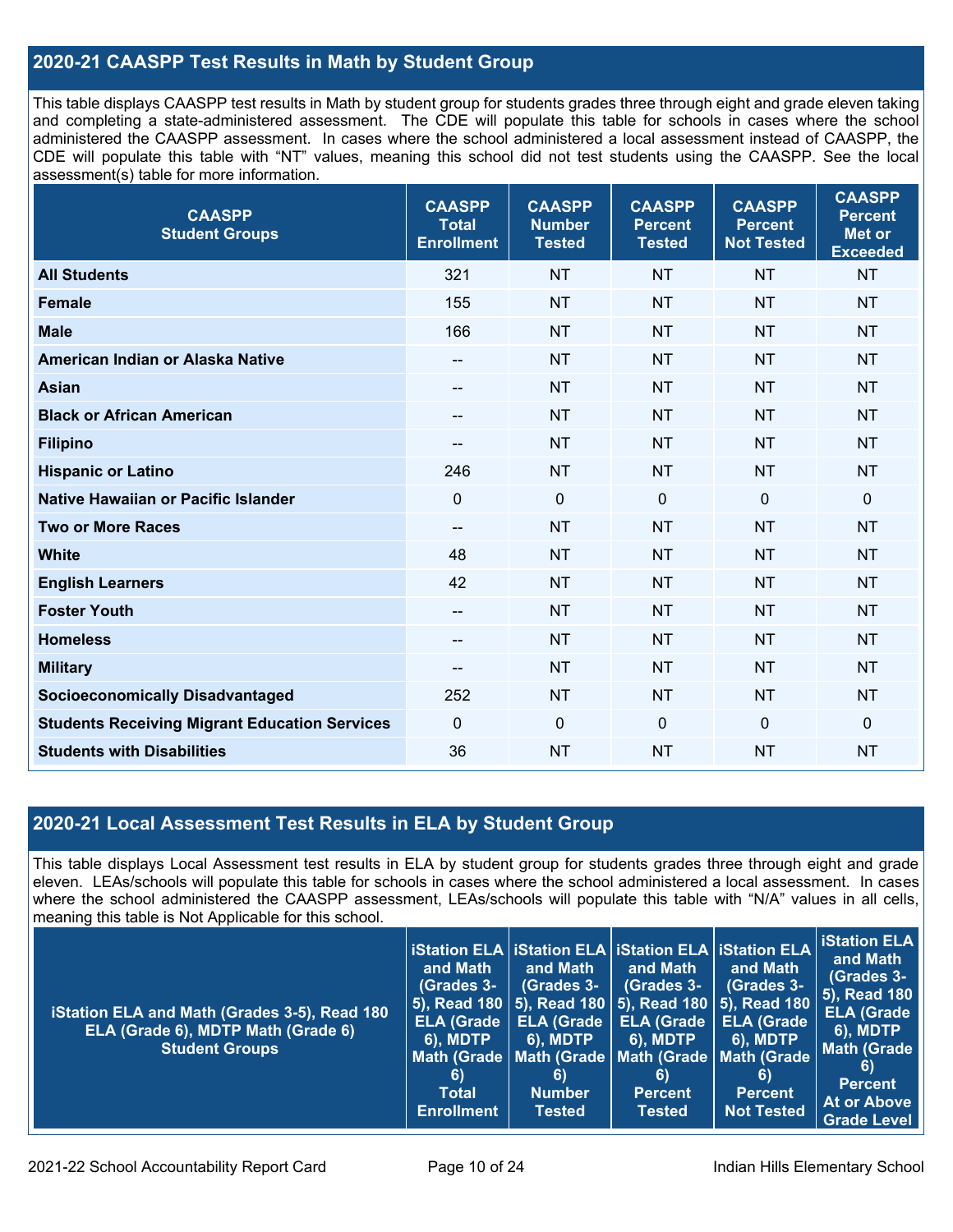| <b>All Students</b>                                                                        | 323      | 283         | 87.62    | 12.38        | 33.92        |
|--------------------------------------------------------------------------------------------|----------|-------------|----------|--------------|--------------|
| <b>Female</b>                                                                              | 157      | 133         | 84.71    | 15.29        | 30.83        |
| <b>Male</b>                                                                                | 166      | 150         | 90.36    | 9.64         | 36.67        |
| American Indian or Alaska Native                                                           | 1        | 1           | 100      | 0            | $\mathbf 0$  |
| <b>Asian</b>                                                                               | 6        | 5           | 83.33    | 16.67        | 60           |
| <b>Black or African American</b>                                                           | 6        | 6           | 100      | $\mathbf 0$  | 33.33        |
| <b>Filipino</b>                                                                            | 4        | 4           | 100      | 0            | 25           |
| <b>Hispanic or Latino</b>                                                                  | 247      | 214         | 86.64    | 13.36        | 31.31        |
| Native Hawaiian or Pacific Islander                                                        | 0        | 0           | $\Omega$ | $\mathbf 0$  | $\mathbf 0$  |
| <b>Two or More Races</b>                                                                   | 3        | 3           | 100      | $\mathbf{0}$ | 100          |
| <b>White</b>                                                                               | 49       | 44          | 89.8     | 10.2         | 40.91        |
| <b>English Learners</b>                                                                    | 48       | 38          | 79.17    | 20.83        | 7.89         |
| <b>Foster Youth</b>                                                                        | $\Omega$ | $\mathbf 0$ | $\Omega$ | $\mathbf{0}$ | $\mathbf 0$  |
| <b>Homeless</b>                                                                            | 4        | 3           | 75       | 25           | 66.67        |
| <b>Military</b>                                                                            | 1        | 1           | 100      | $\Omega$     | $\mathbf{0}$ |
| <b>Socioeconomically Disadvantaged</b>                                                     | 256      | 220         | 85.94    | 14.06        | 27.27        |
| <b>Students Receiving Migrant Education Services</b>                                       | $\Omega$ | 0           | $\Omega$ | 0            | $\mathbf{0}$ |
| <b>Students with Disabilities</b>                                                          | 37       | 33          | 89.19    | 10.81        | 15.15        |
| *At or above the grade-level standard in the context of the local assessment administered. |          |             |          |              |              |

## **2020-21 Local Assessment Test Results in Math by Student Group**

This table displays Local Assessment test results in Math by student group for students grades three through eight and grade eleven. LEAs/schools will populate this table for schools in cases where the school administered a local assessment. In cases where the school administered the CAASPP assessment, LEAs/schools will populate this table with "N/A" values in all cells, meaning this table is Not Applicable for this school.

| iStation ELA and Math (Grades 3-5), Read 180<br>ELA (Grade 6), MDTP Math (Grade 6)<br><b>Student Groups</b> | and Math<br><b>(Grades 3-</b><br>ELA (Grade<br><b>6), MDTP</b><br>6)<br><b>Total</b><br><b>Enrollment</b> | <b>iStation ELA   iStation ELA   iStation ELA   iStation ELA</b><br>and Math<br>(Grades 3-<br>5), Read 180   5), Read 180<br><b>ELA (Grade</b><br><b>6), MDTP</b><br>Math (Grade   Math (Grade  <br>6)<br><b>Number</b><br><b>Tested</b> | and Math<br>(Grades 3-<br>5), Read 180<br><b>ELA (Grade)</b><br><b>6), MDTP</b><br><b>Math (Grade</b><br>6)<br><b>Percent</b><br>Tested | and Math<br>(Grades 3-<br>5), Read 180<br><b>ELA (Grade</b><br><b>6), MDTP</b><br><b>Math (Grade</b><br>6)<br><b>Percent</b><br><b>Not Tested</b> | <b>iStation ELA</b><br>and Math<br>(Grades 3-<br>5), Read 180<br><b>ELA (Grade</b><br><b>6), MDTP</b><br><b>Math (Grade</b><br>6)<br><b>Percent</b><br><b>At or Above</b><br><b>Grade Level</b> |
|-------------------------------------------------------------------------------------------------------------|-----------------------------------------------------------------------------------------------------------|------------------------------------------------------------------------------------------------------------------------------------------------------------------------------------------------------------------------------------------|-----------------------------------------------------------------------------------------------------------------------------------------|---------------------------------------------------------------------------------------------------------------------------------------------------|-------------------------------------------------------------------------------------------------------------------------------------------------------------------------------------------------|
| <b>All Students</b>                                                                                         | 323                                                                                                       | 289                                                                                                                                                                                                                                      | 89.47                                                                                                                                   | 10.53                                                                                                                                             | 18.69                                                                                                                                                                                           |
| Female                                                                                                      | 157                                                                                                       | 139                                                                                                                                                                                                                                      | 88.54                                                                                                                                   | 11.46                                                                                                                                             | 17.99                                                                                                                                                                                           |
| <b>Male</b>                                                                                                 | 166                                                                                                       | 150                                                                                                                                                                                                                                      | 90.36                                                                                                                                   | 9.64                                                                                                                                              | 19.33                                                                                                                                                                                           |
| American Indian or Alaska Native                                                                            | 1                                                                                                         | 1                                                                                                                                                                                                                                        | 100                                                                                                                                     | $\overline{0}$                                                                                                                                    | $\mathbf{0}$                                                                                                                                                                                    |
| <b>Asian</b>                                                                                                | 6                                                                                                         | 6                                                                                                                                                                                                                                        | 100 <sub>1</sub>                                                                                                                        | $\Omega$                                                                                                                                          | $\Omega$                                                                                                                                                                                        |
| <b>Black or African American</b>                                                                            | 6                                                                                                         | 5                                                                                                                                                                                                                                        | 83.33                                                                                                                                   | 16.67                                                                                                                                             | $\Omega$                                                                                                                                                                                        |
| <b>Filipino</b>                                                                                             | 4                                                                                                         | 4                                                                                                                                                                                                                                        | 100                                                                                                                                     | $\Omega$                                                                                                                                          | $\Omega$                                                                                                                                                                                        |
| <b>Hispanic or Latino</b>                                                                                   | 247                                                                                                       | 219                                                                                                                                                                                                                                      | 88.66                                                                                                                                   | 11.34                                                                                                                                             | 19.63                                                                                                                                                                                           |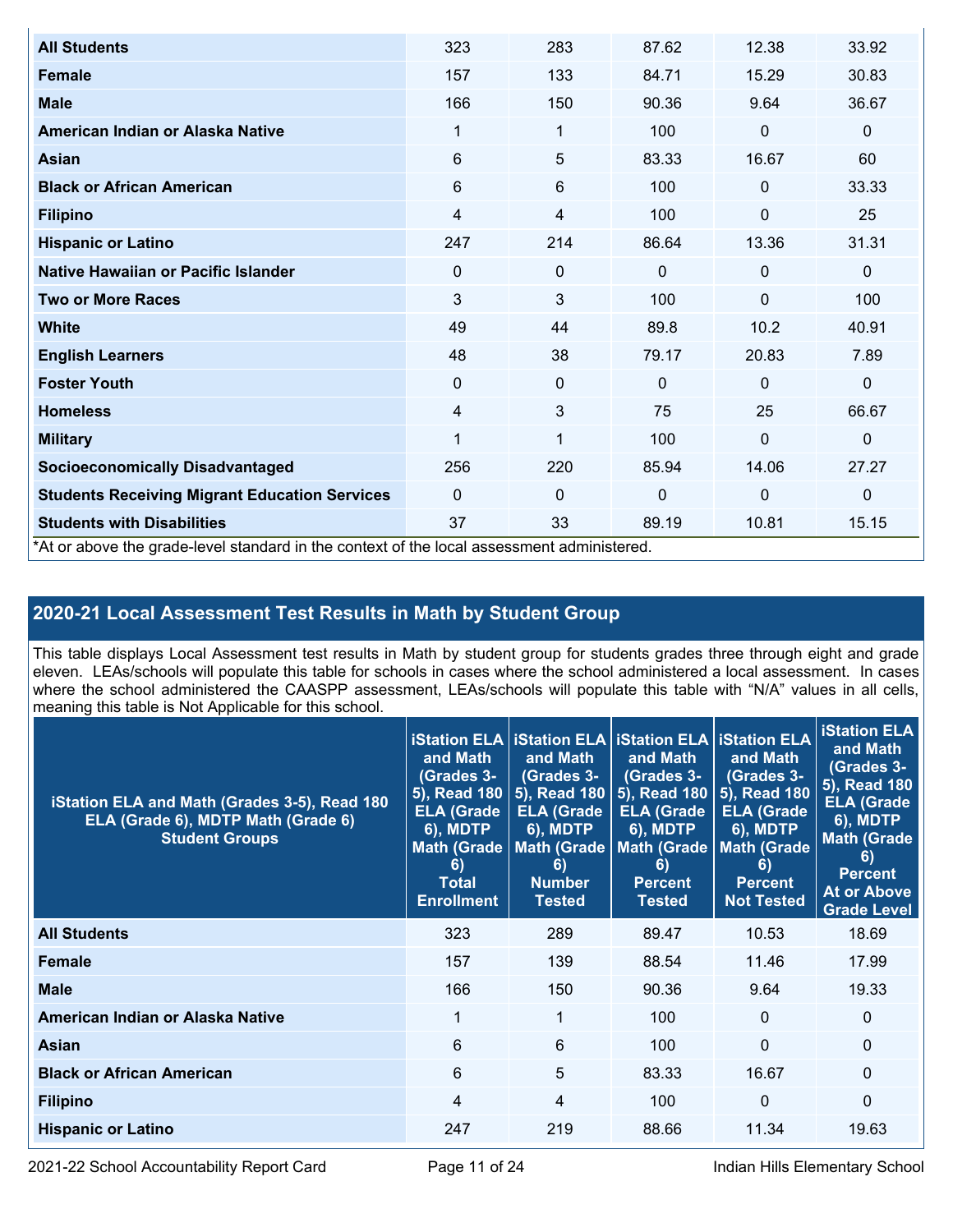| Native Hawaiian or Pacific Islander                                                        | $\Omega$       | $\mathbf{0}$   | $\mathbf{0}$ | $\mathbf{0}$ | 0            |
|--------------------------------------------------------------------------------------------|----------------|----------------|--------------|--------------|--------------|
| <b>Two or More Races</b>                                                                   | 3              | 3              | 100          | $\mathbf{0}$ | 66.67        |
| <b>White</b>                                                                               | 49             | 45             | 91.84        | 8.16         | 15.56        |
| <b>English Learners</b>                                                                    | 48             | 40             | 83.33        | 16.67        | 5            |
| <b>Foster Youth</b>                                                                        | $\Omega$       | 0              | $\mathbf{0}$ | $\mathbf{0}$ | $\mathbf{0}$ |
| <b>Homeless</b>                                                                            | $\overline{4}$ | 4              | 100          | $\mathbf{0}$ | $\mathbf 0$  |
| <b>Military</b>                                                                            | 1              | $\overline{1}$ | 100          | $\mathbf{0}$ | $\mathbf{0}$ |
| <b>Socioeconomically Disadvantaged</b>                                                     | 256            | 225            | 87.89        | 12.11        | 16           |
| <b>Students Receiving Migrant Education Services</b>                                       | $\mathbf{0}$   | $\Omega$       | $\mathbf{0}$ | $\mathbf{0}$ | $\mathbf 0$  |
| <b>Students with Disabilities</b>                                                          | 37             | 32             | 86.49        | 13.51        | 6.25         |
| *At or above the grade-level standard in the context of the local assessment administered. |                |                |              |              |              |

## **CAASPP Test Results in Science for All Students**

This table displays the percentage of all students grades five, eight, and High School meeting or exceeding the State Standard.

The 2019-2020 data cells with N/A values indicate that the 2019-2020 data are not available due to the COVID-19 pandemic and resulting summative testing suspension. The Executive Order N-30-20 was issued which waived the assessment, accountability, and reporting requirements for the 2019-2020 school year.

For any 2020-2021 data cells with N/T values indicate that this school did not test students using the CAASPP Science.

| <b>Subject</b>                           | School A                              | School          | <b>District</b> | District | <b>State</b> | <b>State</b> |
|------------------------------------------|---------------------------------------|-----------------|-----------------|----------|--------------|--------------|
|                                          | $\blacksquare$ 2019-20 $\blacksquare$ | $\vert$ 2020-21 | 2019-20         | 2020-21  | 2019-20      | 2020-21      |
| Science<br>(grades 5, 8 and high school) | N/A                                   | NT              | N/A             | N1       | N/A          | 28.72        |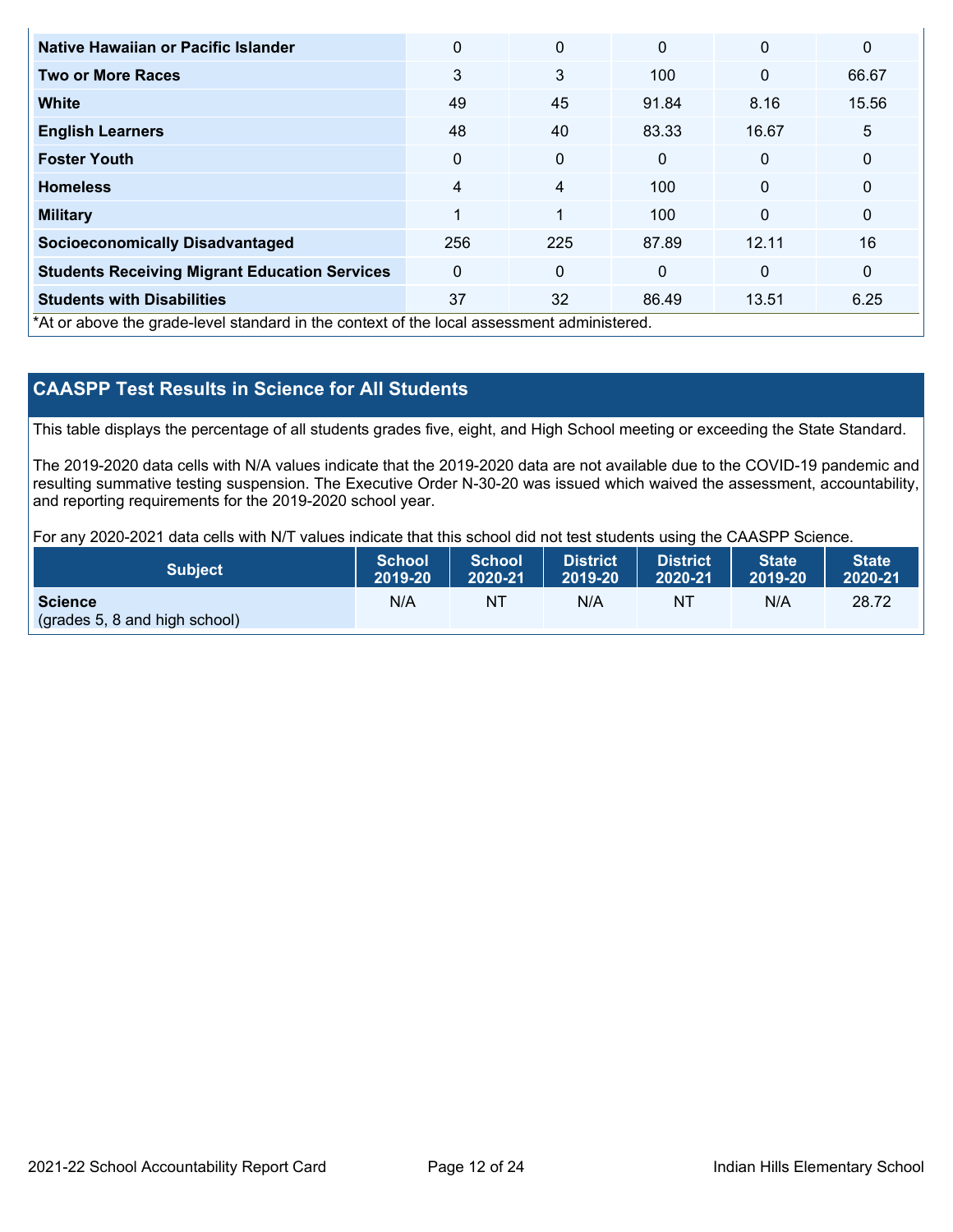### **2020-21 CAASPP Test Results in Science by Student Group**

This table displays CAASPP test results in Science by student group for students grades five, eight, and High School. For any data cells with N/T values indicate that this school did not test students using the CAASPP Science.

| <b>Student Group</b>                                 | <b>Total</b><br><b>Enrollment</b> | <b>Number</b><br><b>Tested</b> | <b>Percent</b><br><b>Tested</b> | <b>Percent</b><br><b>Not Tested</b> | <b>Percent</b><br><b>Met or</b><br><b>Exceeded</b> |
|------------------------------------------------------|-----------------------------------|--------------------------------|---------------------------------|-------------------------------------|----------------------------------------------------|
| <b>All Students</b>                                  | 85                                | <b>NT</b>                      | <b>NT</b>                       | <b>NT</b>                           | <b>NT</b>                                          |
| <b>Female</b>                                        | 36                                | <b>NT</b>                      | <b>NT</b>                       | <b>NT</b>                           | <b>NT</b>                                          |
| <b>Male</b>                                          | 49                                | <b>NT</b>                      | <b>NT</b>                       | <b>NT</b>                           | <b>NT</b>                                          |
| American Indian or Alaska Native                     | $\sim$                            | <b>NT</b>                      | <b>NT</b>                       | <b>NT</b>                           | <b>NT</b>                                          |
| <b>Asian</b>                                         | --                                | <b>NT</b>                      | <b>NT</b>                       | <b>NT</b>                           | <b>NT</b>                                          |
| <b>Black or African American</b>                     | --                                | <b>NT</b>                      | <b>NT</b>                       | <b>NT</b>                           | <b>NT</b>                                          |
| <b>Filipino</b>                                      | --                                | <b>NT</b>                      | <b>NT</b>                       | <b>NT</b>                           | <b>NT</b>                                          |
| <b>Hispanic or Latino</b>                            | 64                                | <b>NT</b>                      | <b>NT</b>                       | <b>NT</b>                           | <b>NT</b>                                          |
| Native Hawaiian or Pacific Islander                  | 0                                 | $\mathbf 0$                    | $\mathbf 0$                     | $\mathbf 0$                         | $\mathbf 0$                                        |
| <b>Two or More Races</b>                             | 0                                 | $\mathbf 0$                    | $\mathbf 0$                     | $\overline{0}$                      | 0                                                  |
| <b>White</b>                                         | 17                                | <b>NT</b>                      | <b>NT</b>                       | <b>NT</b>                           | <b>NT</b>                                          |
| <b>English Learners</b>                              | 12                                | <b>NT</b>                      | <b>NT</b>                       | <b>NT</b>                           | <b>NT</b>                                          |
| <b>Foster Youth</b>                                  | $\overline{\phantom{a}}$          | <b>NT</b>                      | <b>NT</b>                       | <b>NT</b>                           | <b>NT</b>                                          |
| <b>Homeless</b>                                      | --                                | <b>NT</b>                      | <b>NT</b>                       | <b>NT</b>                           | <b>NT</b>                                          |
| <b>Military</b>                                      | --                                | <b>NT</b>                      | <b>NT</b>                       | <b>NT</b>                           | <b>NT</b>                                          |
| <b>Socioeconomically Disadvantaged</b>               | 68                                | <b>NT</b>                      | <b>NT</b>                       | <b>NT</b>                           | <b>NT</b>                                          |
| <b>Students Receiving Migrant Education Services</b> | 0                                 | $\pmb{0}$                      | $\mathbf 0$                     | $\mathbf 0$                         | $\mathbf 0$                                        |
| <b>Students with Disabilities</b>                    | 11                                | <b>NT</b>                      | <b>NT</b>                       | <b>NT</b>                           | <b>NT</b>                                          |

## **B. Pupil Outcomes State Priority: Other Pupil Outcomes**

The SARC provides the following information relevant to the State priority: Other Pupil Outcomes (Priority 8): Pupil outcomes in the subject area of physical education.

## **2020-21 California Physical Fitness Test Results**

Due to the COVID-19 crisis, the Physical Fitness Test was suspended during the 2020-2021 school year and therefore no data are reported and each cell in this table is populated with "N/A."

| <b>Grade Level</b> | <b>Four of Six Fitness Standards</b> | <b>Five of Six Fitness Standards</b> | Percentage of Students Meeting   Percentage of Students Meeting   Percentage of Students Meeting<br><b>Six of Six Fitness Standards</b> |
|--------------------|--------------------------------------|--------------------------------------|-----------------------------------------------------------------------------------------------------------------------------------------|
| Grade 5            | N/A                                  | N/A                                  | N/A                                                                                                                                     |
| Grade 7            | N/A                                  | N/A                                  | N/A                                                                                                                                     |
| Grade 9            | N/A                                  | N/A                                  | N/A                                                                                                                                     |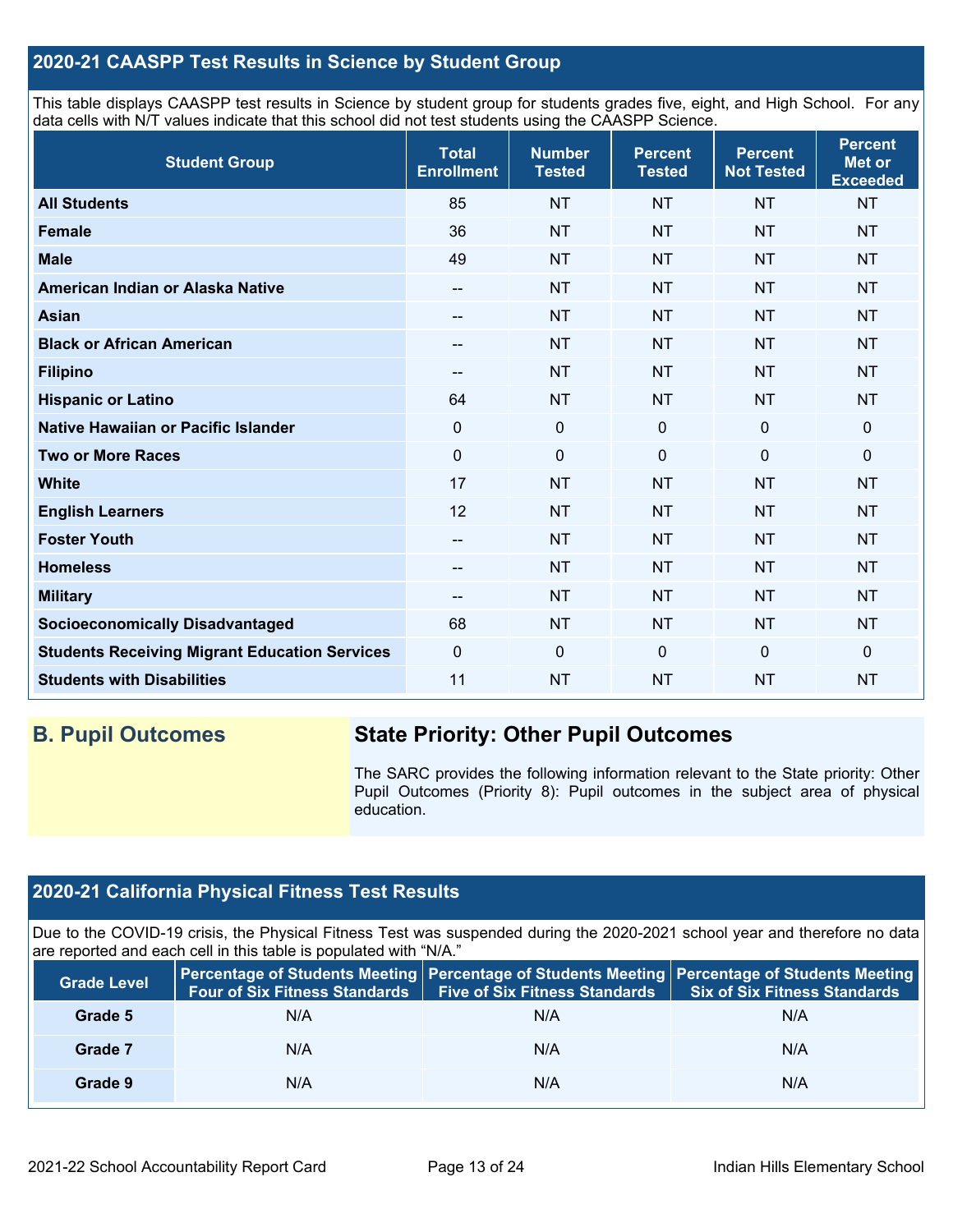## **C. Engagement State Priority: Parental Involvement**

The SARC provides the following information relevant to the State priority: Parental Involvement (Priority 3): Efforts the school district makes to seek parent input in making decisions regarding the school district and at each school site.

### **2021-22 Opportunities for Parental Involvement**

Parent Involvement is essential at Indian Hills Elementary school and out staff makes every effort to build a bridge of communication and support for our students. There is also opportunities for parents to be involved in decision making opportunities. The School Site Council (SSC) meets a minimum of 6 times a year and includes five parents. The SSC collaborates with teachers and school administration to examine program effectiveness, school safety, and learning opportunities.

The PTA has fund-raising activities for field trips, supplies and equipment, assemblies, and incentives for students. They provide school-wide activities for students and families, including Book Fairs, fall and spring pictures, Red Ribbon Week, Fall Carnival and other family nights, various assemblies, and our traditional Young Authors' Day.

An English Learner Advisory Committee (ELAC) advises the SSC, principal, and staff on several issues related to the education of English Language Learners. Parents volunteer in various capacities throughout the school. We will continue to encourage parental participation through PTA activities, classroom volunteer opportunities, School Site Council, and English Language Advisory Committee. We strive for 100% attendance at our annual Parent/Teacher Conferences so that parents and teachers can work jointly toward the goal of student success. Indian Hills Elementary School works with the Director of Parent Involvement to ensure parent participation in wellness programs, ESL programs, mental health services, and nutritional programs.

Parents are kept informed on what is happening at our school through flyers, Peachjar, Parent Square, Facebook, monthly calendars, message board, zoom/google meetings, and our marquee, in addition to the teachers sending messages through Class Dojo and Bloom. For more information on how to become involved, please contact Victoria Jobe at (951) 360-2724.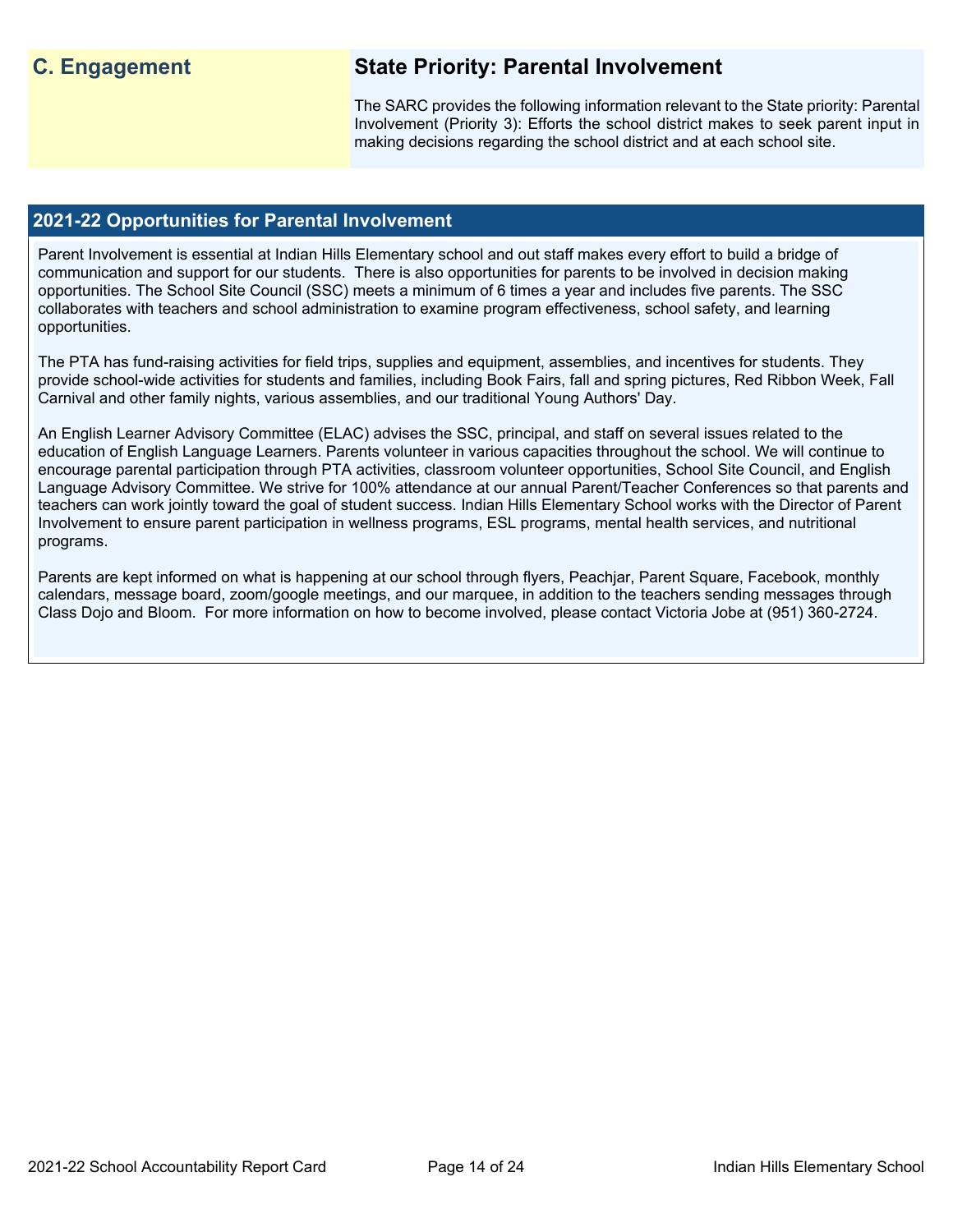## **2020-21 Chronic Absenteeism by Student Group**

| <b>Student Group</b>                                 | <b>Cumulative</b><br><b>Enrollment</b> | <b>Chronic</b><br><b>Absenteeism</b><br><b>Eligible Enrollment</b> | <b>Chronic</b><br><b>Absenteeism</b><br><b>Count</b> | <b>Chronic</b><br><b>Absenteeism</b><br><b>Rate</b> |
|------------------------------------------------------|----------------------------------------|--------------------------------------------------------------------|------------------------------------------------------|-----------------------------------------------------|
| <b>All Students</b>                                  | 529                                    | 519                                                                | 43                                                   | 8.3                                                 |
| <b>Female</b>                                        | 259                                    | 254                                                                | 18                                                   | 7.1                                                 |
| <b>Male</b>                                          | 270                                    | 265                                                                | 25                                                   | 9.4                                                 |
| American Indian or Alaska Native                     | 1                                      | 1                                                                  | $\Omega$                                             | 0.0                                                 |
| <b>Asian</b>                                         | 11                                     | 11                                                                 | $\mathbf 0$                                          | 0.0                                                 |
| <b>Black or African American</b>                     | 13                                     | 12                                                                 | $\mathbf{0}$                                         | 0.0                                                 |
| <b>Filipino</b>                                      | 6                                      | 6                                                                  | $\mathbf{0}$                                         | 0.0                                                 |
| <b>Hispanic or Latino</b>                            | 392                                    | 389                                                                | 37                                                   | 9.5                                                 |
| Native Hawaiian or Pacific Islander                  | 0                                      | $\mathbf 0$                                                        | $\mathbf{0}$                                         | 0.0                                                 |
| <b>Two or More Races</b>                             | 4                                      | $\overline{4}$                                                     | $\mathbf{0}$                                         | 0.0                                                 |
| <b>White</b>                                         | 87                                     | 81                                                                 | 6                                                    | 7.4                                                 |
| <b>English Learners</b>                              | 88                                     | 88                                                                 | 12                                                   | 13.6                                                |
| <b>Foster Youth</b>                                  | 1                                      | $\mathbf{0}$                                                       | $\mathbf{0}$                                         | 0.0                                                 |
| <b>Homeless</b>                                      | $\overline{7}$                         | 6                                                                  | 3                                                    | 50.0                                                |
| <b>Socioeconomically Disadvantaged</b>               | 396                                    | 392                                                                | 38                                                   | 9.7                                                 |
| <b>Students Receiving Migrant Education Services</b> | $\mathbf{0}$                           | $\Omega$                                                           | $\mathbf{0}$                                         | 0.0                                                 |
| <b>Students with Disabilities</b>                    | 57                                     | 56                                                                 | 4                                                    | 7.1                                                 |

## **C. Engagement State Priority: School Climate**

The SARC provides the following information relevant to the State priority: School Climate (Priority 6):

- Pupil suspension rates;
- Pupil expulsion rates; and
- Other local measures on the sense of safety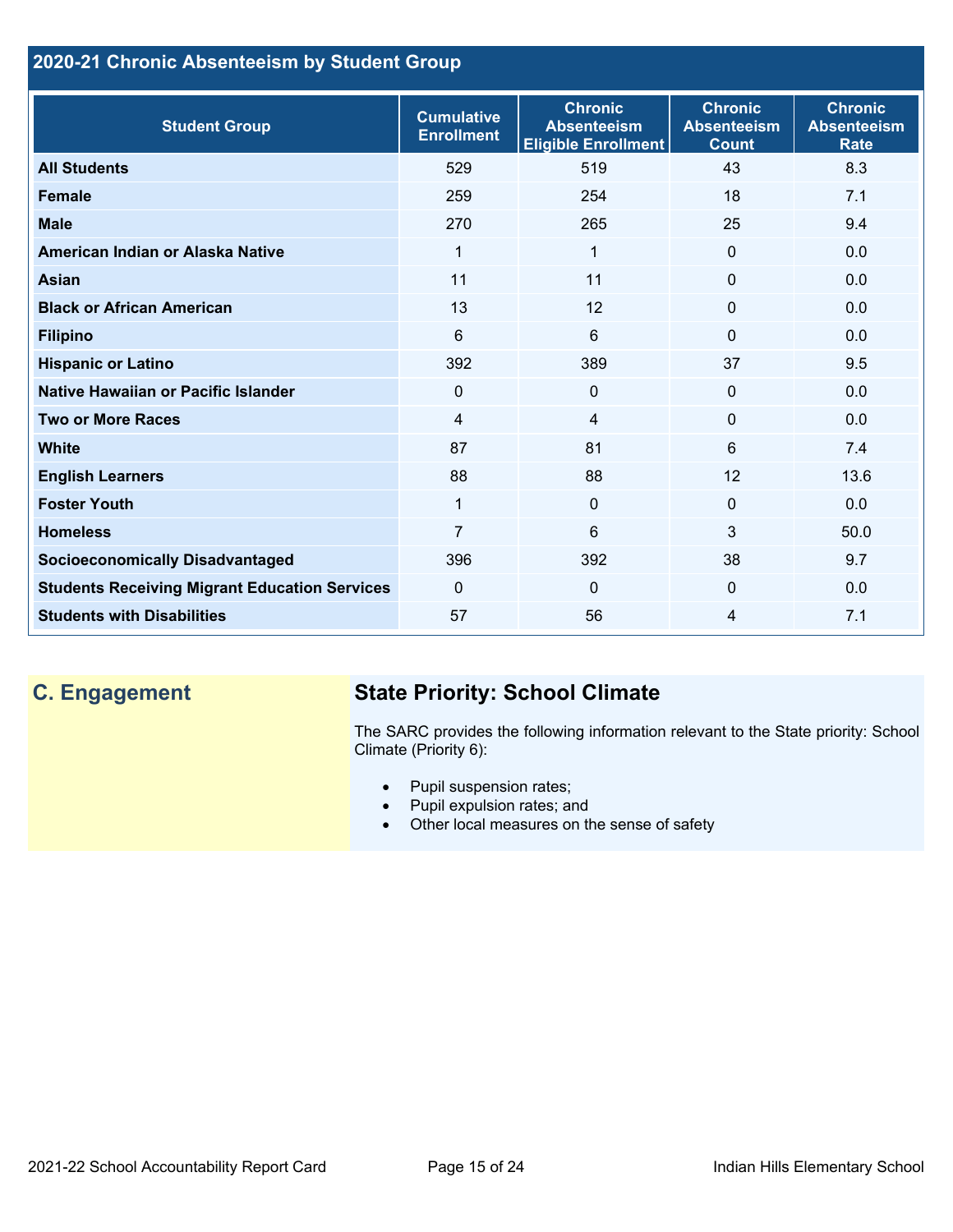### **Suspensions and Expulsions**

This table displays suspensions and expulsions data collected between July through June, each full school year respectively. Data collected during the 2020-21 school year may not be comparable to earlier years of this collection due to differences in learning mode instruction in response to the COVID-19 pandemic.

| <b>Subject</b>     | <b>School</b><br>2018-19 | <b>School</b><br>2020-21 | <b>District</b><br>2018-19 | <b>District</b><br>2020-21 | <b>State</b><br>2018-19 | <b>State</b><br>2020-21 |
|--------------------|--------------------------|--------------------------|----------------------------|----------------------------|-------------------------|-------------------------|
| <b>Suspensions</b> | 1.12                     | 0.00                     | 3.58                       | 0.02                       | 3.47                    | 0.20                    |
| <b>Expulsions</b>  | 0.00                     | 0.00                     | 0.34                       | 0.01                       | 0.08                    | 0.00                    |

This table displays suspensions and expulsions data collected between July through February, partial school year due to the COVID-19 pandemic. The 2019-2020 suspensions and expulsions rate data are not comparable to other year data because the 2019-2020 school year is a partial school year due to the COVID-19 crisis. As such, it would be inappropriate to make any comparisons in rates of suspensions and expulsions in the 2019-2020 school year compared to other school years.

| <b>Subject</b>     | <b>School</b><br>2019-20 | <b>District</b><br>2019-20 | <b>State</b><br>2019-20 |
|--------------------|--------------------------|----------------------------|-------------------------|
| <b>Suspensions</b> | 0.36                     | 2.39                       | 2.45                    |
| <b>Expulsions</b>  | 0.00                     | 0.21                       | 0.05                    |

### **2020-21 Suspensions and Expulsions by Student Group**

| <b>Student Group</b>                                 | <b>Suspensions Rate</b> | <b>Expulsions Rate</b> |
|------------------------------------------------------|-------------------------|------------------------|
| <b>All Students</b>                                  | 0.00                    | 0.00                   |
| <b>Female</b>                                        | 0.00                    | 0.00                   |
| <b>Male</b>                                          | 0.00                    | 0.00                   |
| American Indian or Alaska Native                     | 0.00                    | 0.00                   |
| Asian                                                | 0.00                    | 0.00                   |
| <b>Black or African American</b>                     | 0.00                    | 0.00                   |
| <b>Filipino</b>                                      | 0.00                    | 0.00                   |
| <b>Hispanic or Latino</b>                            | 0.00                    | 0.00                   |
| Native Hawaiian or Pacific Islander                  | 0.00                    | 0.00                   |
| <b>Two or More Races</b>                             | 0.00                    | 0.00                   |
| <b>White</b>                                         | 0.00                    | 0.00                   |
| <b>English Learners</b>                              | 0.00                    | 0.00                   |
| <b>Foster Youth</b>                                  | 0.00                    | 0.00                   |
| <b>Homeless</b>                                      | 0.00                    | 0.00                   |
| <b>Socioeconomically Disadvantaged</b>               | 0.00                    | 0.00                   |
| <b>Students Receiving Migrant Education Services</b> | 0.00                    | 0.00                   |
| <b>Students with Disabilities</b>                    | 0.00                    | 0.00                   |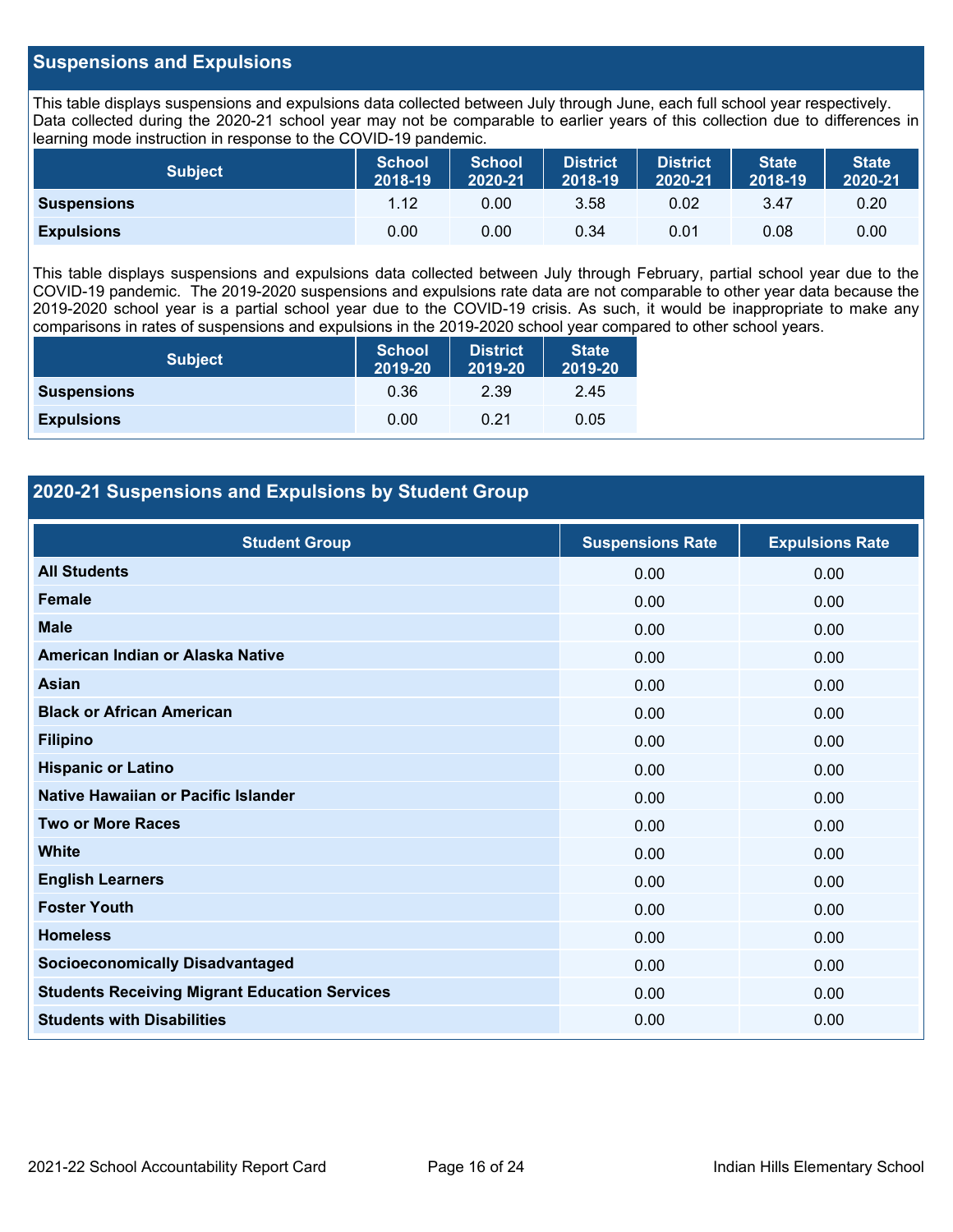### **2021-22 School Safety Plan**

Indian Hills Elementary School, in accordance with Senate Bill 187, has safe school strategies that include information on the status of school crime and the following elements: safe school programs; child abuse reporting procedures; disaster response procedures; suspension and expulsion policies pursuant to Education Code Section 48900, 48915 and 49079; the District's Discipline Handbook and Sexual Harassment Policy; our school dress code; and procedures and rules for safety on the way to and from school as well as during school hours.

This plan is updated every year and approved by our School Site Council. Staff and students practice fire drills monthly. Disaster drills are held twice each year. Our site has emergency water, food supplies, first aid supplies, radios, lights, and tools for emergency situations. The Riverside County Fire Department and the JUSD Safety Committee hold regular safety inspections. The school safety plan was most recently reviewed and updated in October 2021.

## **D. Other SARC Information Information Required in the SARC**

The information in this section is required to be in the SARC but is not included in the state priorities for LCFF.

### **2018-19 Elementary Average Class Size and Class Size Distribution**

This table displays the 2018-19 average class size and class size distribution. The columns titled "Number of Classes" indicates how many classes fall into each size category (a range of total students per class). The "Other" category is for multigrade level classes.

| <b>Grade Level</b> | <b>Average</b><br><b>Class Size</b> | <b>1-20 Students</b> | Number of Classes with   Number of Classes with   Number of Classes with<br>21-32 Students | 33+ Students |
|--------------------|-------------------------------------|----------------------|--------------------------------------------------------------------------------------------|--------------|
| Κ                  | 24                                  |                      |                                                                                            |              |
|                    | 22                                  |                      |                                                                                            |              |
|                    | 19                                  |                      |                                                                                            |              |
|                    | 25                                  |                      |                                                                                            |              |
|                    | 31                                  |                      |                                                                                            |              |
|                    | 28                                  |                      | 3                                                                                          |              |
|                    | 26                                  |                      |                                                                                            |              |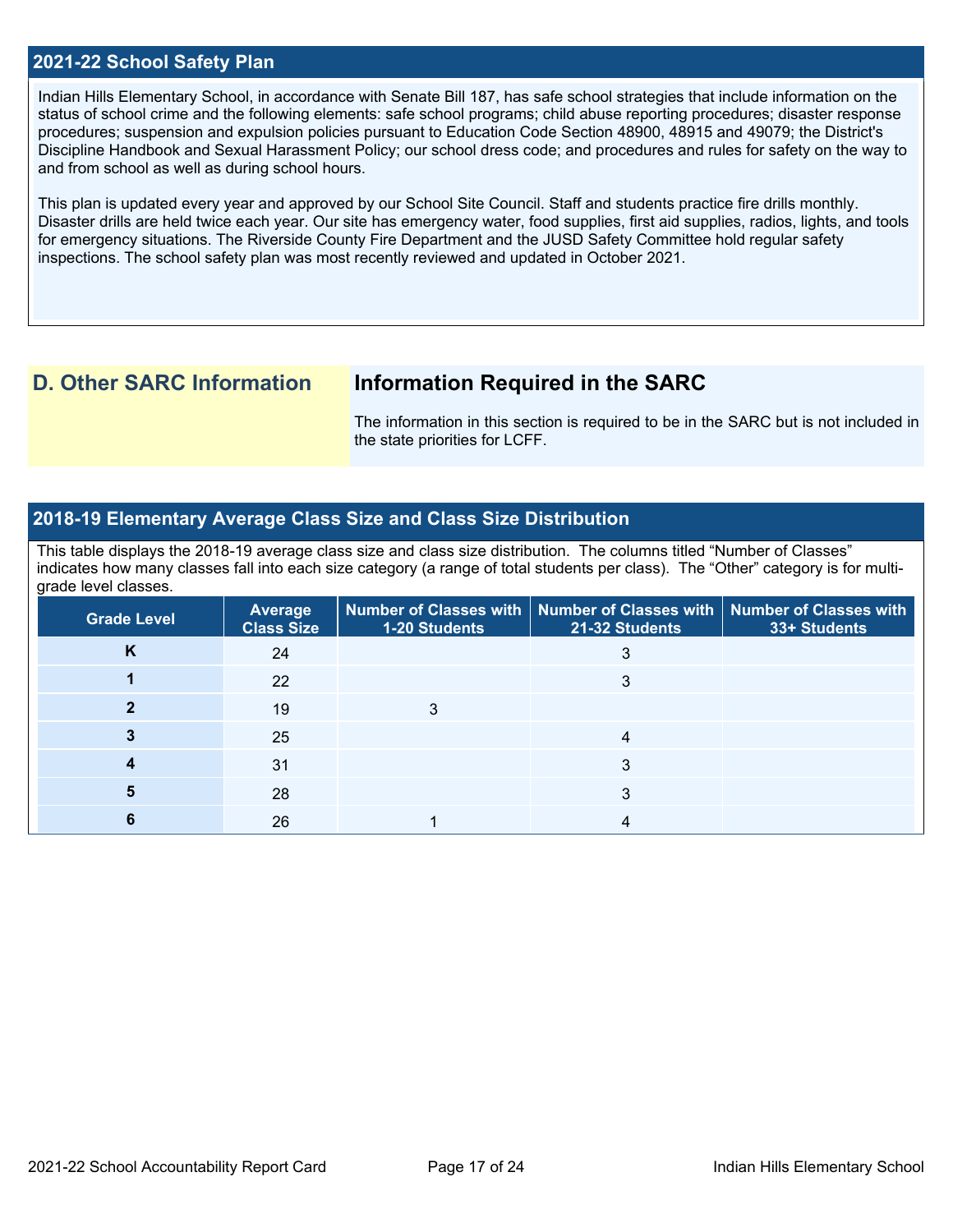### **2019-20 Elementary Average Class Size and Class Size Distribution**

This table displays the 2019-20 average class size and class size distribution. The columns titled "Number of Classes" indicates how many classes fall into each size category (a range of total students per class). The "Other" category is for multi-grade level classes.

| <b>Grade Level</b> | <b>Average</b><br><b>Class Size</b> | 1-20 Students | Number of Classes with   Number of Classes with   Number of Classes with<br>21-32 Students | 33+ Students |
|--------------------|-------------------------------------|---------------|--------------------------------------------------------------------------------------------|--------------|
| <b>N</b>           | 13                                  | 5             |                                                                                            |              |
|                    | 21                                  |               | 3                                                                                          |              |
|                    | 23                                  |               |                                                                                            |              |
|                    | 24                                  |               | 3                                                                                          |              |
|                    | 26                                  |               | 3                                                                                          |              |
|                    | 33                                  |               |                                                                                            |              |
|                    | 28                                  |               | ົ                                                                                          |              |

### **2020-21 Elementary Average Class Size and Class Size Distribution**

This table displays the 2020-21 average class size and class size distribution. The columns titled "Number of Classes" indicates how many classes fall into each size category (a range of total students per class). The "Other" category is for multi-grade level classes.

| <b>Grade Level</b> | <b>Average</b><br><b>Class Size</b> | <b>1-20 Students</b> | Number of Classes with   Number of Classes with   Number of Classes with<br>21-32 Students | 33+ Students |
|--------------------|-------------------------------------|----------------------|--------------------------------------------------------------------------------------------|--------------|
| ĸ                  | 13                                  |                      |                                                                                            |              |
|                    | 17                                  |                      |                                                                                            |              |
|                    | 22                                  |                      |                                                                                            |              |
|                    | 23                                  |                      |                                                                                            |              |
|                    | 21                                  |                      |                                                                                            |              |
|                    | 28                                  |                      |                                                                                            |              |
|                    | 32                                  |                      |                                                                                            |              |

### **2020-21 Ratio of Pupils to Academic Counselor**

This table displays the ratio of pupils to Academic Counselor. One full time equivalent (FTE) equals one staff member working full time; one FTE could also represent two staff members who each work 50 percent of full time.

| <b>Title</b>                        | <b>Ratio</b> |
|-------------------------------------|--------------|
| <b>Pupils to Academic Counselor</b> |              |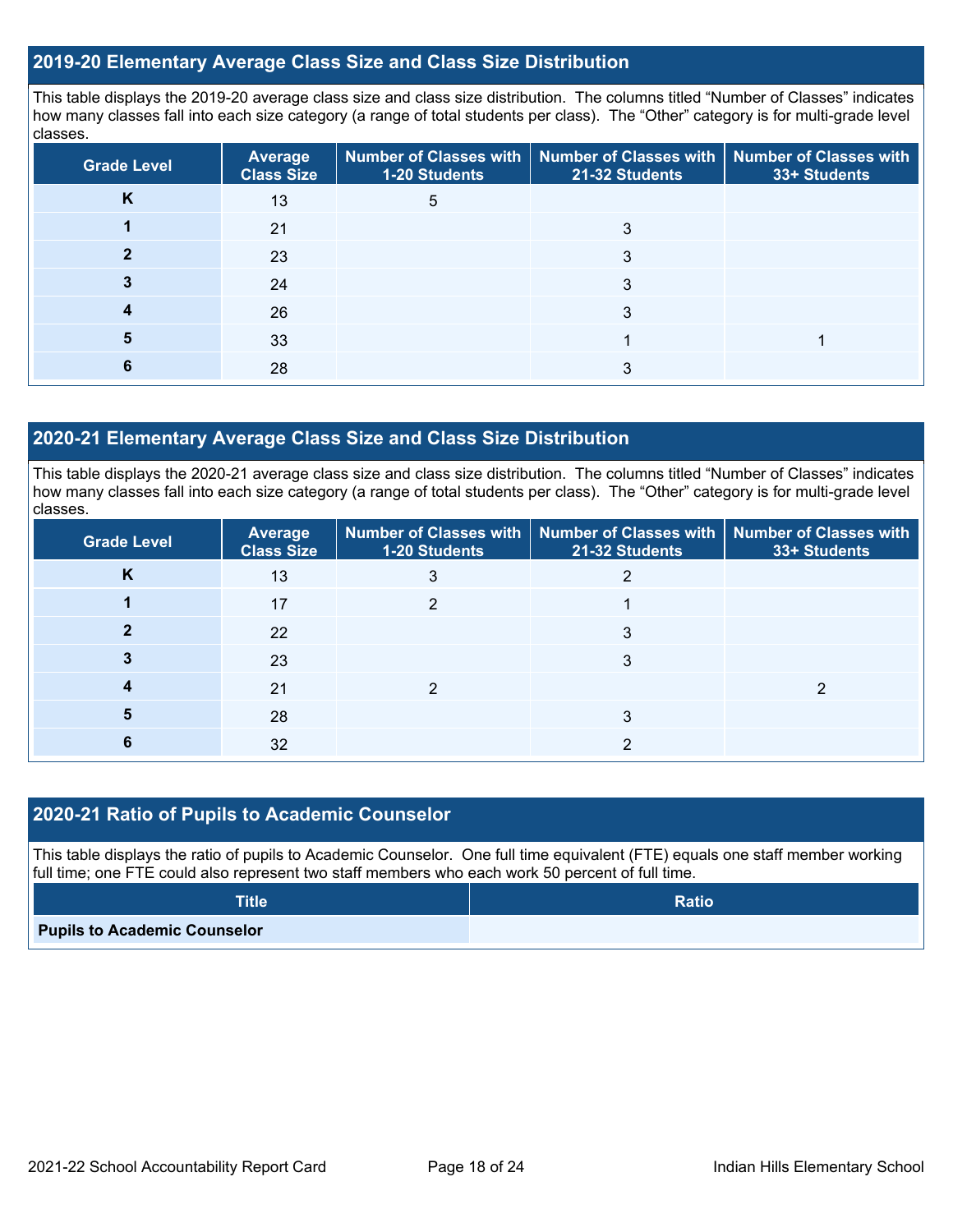### **2020-21 Student Support Services Staff**

This table displays the number of FTE support staff assigned to this school. One full time equivalent (FTE) equals one staff member working full time; one FTE could also represent two staff members who each work 50 percent of full time.

| <b>Title</b>                                                         | <b>Number of FTE Assigned to School</b> |
|----------------------------------------------------------------------|-----------------------------------------|
| <b>Counselor (Academic, Social/Behavioral or Career Development)</b> | $\Omega$                                |
| Library Media Teacher (Librarian)                                    | $\mathbf{0}$                            |
| <b>Library Media Services Staff (Paraprofessional)</b>               | $\mathbf{0}$                            |
| <b>Psychologist</b>                                                  | 0.5                                     |
| <b>Social Worker</b>                                                 | $\mathbf{0}$                            |
| <b>Nurse</b>                                                         | 0.2                                     |
| <b>Speech/Language/Hearing Specialist</b>                            | 0.6                                     |
| <b>Resource Specialist (non-teaching)</b>                            | $\Omega$                                |

## **2019-20 Expenditures Per Pupil and School Site Teacher Salaries**

This table displays the 2019-20 expenditures per pupil and average teach salary for this school. Cells with N/A values do not require data.

| <b>Level</b>                                         | <b>Total</b><br><b>Expenditures</b><br><b>Per Pupil</b> | <b>Expenditures</b><br><b>Per Pupil</b><br>(Restricted) | <b>Expenditures</b><br><b>Per Pupil</b><br>(Unrestricted) | Average<br><b>Teacher</b><br><b>Salary</b> |
|------------------------------------------------------|---------------------------------------------------------|---------------------------------------------------------|-----------------------------------------------------------|--------------------------------------------|
| <b>School Site</b>                                   | 12756.04                                                | 3396.64                                                 | 9359.4                                                    | 103673.35                                  |
| <b>District</b>                                      | N/A                                                     | N/A                                                     | 9044.52                                                   | \$92,546                                   |
| <b>Percent Difference - School Site and District</b> | N/A                                                     | N/A                                                     | 3.4                                                       | 11.3                                       |
| <b>State</b>                                         |                                                         |                                                         | \$8,444                                                   | \$86,376                                   |
| <b>Percent Difference - School Site and State</b>    | N/A                                                     | N/A                                                     | 10.3                                                      | 18.2                                       |

## **2020-21 Types of Services Funded**

Funds were spent for general education, inclusion, and state and federally funded special projects. In addition to state and local revenues received for general education, Indian Hills Elementary received state and federal money for programs including CARES, Title I, Title III, and LCFF.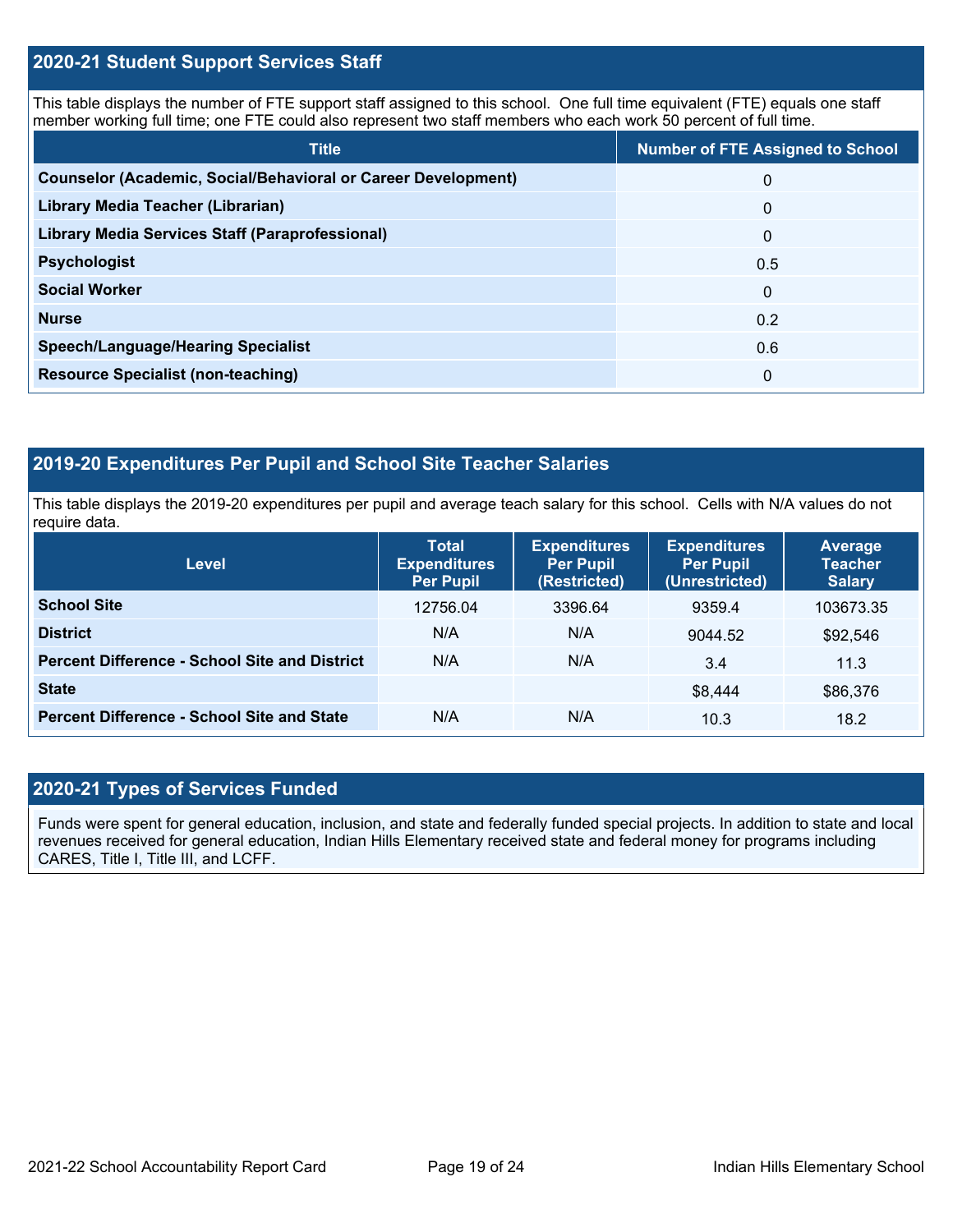### **2019-20 Teacher and Administrative Salaries**

This table displays the 2019-20 Teacher and Administrative salaries. For detailed information on salaries, see the CDE Certification Salaries & Benefits web page at [http://www.cde.ca.gov/ds/fd/cs/.](http://www.cde.ca.gov/ds/fd/cs/)

| Category                                             | <b>District</b><br><b>Amount</b> | <b>State Average</b><br>for Districts<br>in Same Category |
|------------------------------------------------------|----------------------------------|-----------------------------------------------------------|
| <b>Beginning Teacher Salary</b>                      | \$56,330                         | \$52,562                                                  |
| <b>Mid-Range Teacher Salary</b>                      | \$83,375                         | \$83,575                                                  |
| <b>Highest Teacher Salary</b>                        | \$111,840                        | \$104,166                                                 |
| <b>Average Principal Salary (Elementary)</b>         | \$130,667                        | \$131,875                                                 |
| <b>Average Principal Salary (Middle)</b>             | \$136,991                        | \$137,852                                                 |
| <b>Average Principal Salary (High)</b>               | \$153,133                        | \$150,626                                                 |
| <b>Superintendent Salary</b>                         | \$280,069                        | \$260,243                                                 |
| <b>Percent of Budget for Teacher Salaries</b>        | 37%                              | 34%                                                       |
| <b>Percent of Budget for Administrative Salaries</b> | 5%                               | 5%                                                        |

### **Professional Development**

The Jurupa Unified School district is committed to providing high-quality, research-based professional development to all its teachers. Professional development continues to focus on ELA and math Units of Study (Leadership and Learning Center Rigorous Curriculum Design consultants and Jurupa writing committee teachers, providers). There was also a focus to expand Impact Team training and scale up to other grade levels to increase teacher and student efficacy. We continue to provide professional development on balanced literacy emphasizing guided reading structures and strategies. Teachers were given the opportunity to participate in ALEKS, ASIST, and AVID training that focus on student math skills and student wellbeing. Professional development through Alludo provides staff ability to self-select modules to meet their professional goals

These trainings provided teachers with the skill and tools necessary for implementing high-quality instruction to a range of students in their TK-12 classrooms. Teachers and staff helped to identify safety and health concerns, technology/equipment needs, tools to support student engagement and digital learning and assessment, support for the social-emotional wellbeing of students, the need for ongoing teacher collaboration, and professional development to support distance learning.

During the 2021-2022, there are a total of seventy-one full days and one-hundred eleven half days that focus on teacher collaboration, Socio-emotional strategies, English learners strategies, and student assessments. Second grade and third grade will continue receiving training through Impact Teams which focuses on student-directed learning with rubrics. Formative assessments will be implemented throughout the school year that will drive instruction and collaboration at these grade levels. The site technology coordinator provides online support for teachers.

The 2021-22 planned professional development days include 113 partial days and 44 full days.

This table displays the number of school days dedicated to staff development and continuous improvement.

| <b>Subject</b>                                                                  |     |     | 2019-20 2020-21 2021-22 |
|---------------------------------------------------------------------------------|-----|-----|-------------------------|
| Number of school days dedicated to Staff Development and Continuous Improvement | 155 | 143 | 157                     |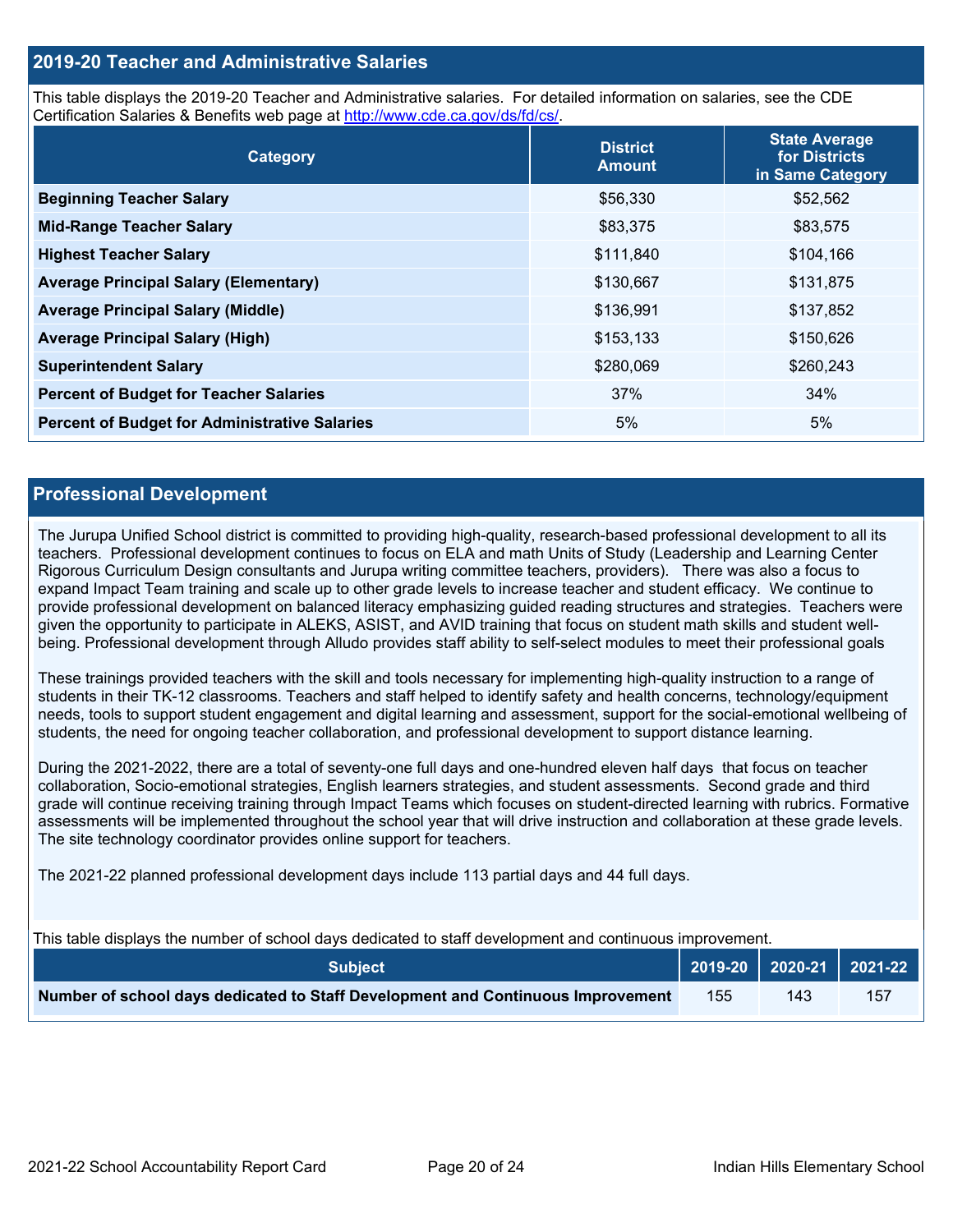# **Jurupa Unified School District 2020-21 Local Accountability Report Card (LARC) Addendum**

## **Local Accountability Report Card (LARC) Addendum**

**2020-21 Local Accountability Report Card (LARC) Addendum Overview**



On July 14, 2021, the California State Board of Education (SBE) determined that the California Department of Education (CDE) will use the SARC as the mechanism to conduct a one-time data collection of the LEA-level aggregate test results of all school's local assessments administered during the 2020–2021 school year in order to meet the federal Every Students Succeeds Act (ESSA) reporting requirement for the Local Educational Agency Accountability Report Cards (LARCs).

Each local educational agency (LEA) is responsible for preparing and posting their annual LARC in accordance with the federal ESSA. As a courtesy, the CDE prepares and posts the LARCs on behalf of all LEAs.

Only for the 2020–2021 school year and the 2020–2021 LARCs, LEAs are required to report their aggregate local assessments test results at the LEA-level to the CDE by populating the tables below via the SARC. These data will be used to meet the LEAs' federal requirement for their LARCs. Note that it is the responsibility of the school and LEA to ensure that all student privacy and suppression rules are in place when reporting data in Tables 3 and 4 in the Addendum, as applicable.

The tables below are not part of the SBE approved 2020–2021 SARC template but rather are the mechanism by which these required data will be collected from LEAs.

For purposes of the LARC and the following tables, an LEA is defined as a school district, a county office of education, or a direct funded charter school.

| <b>2021-22 District Contact Information</b> |                                    |  |  |  |
|---------------------------------------------|------------------------------------|--|--|--|
| <b>District Name</b>                        | Jurupa Unified School District     |  |  |  |
| <b>Phone Number</b>                         | 951-360-4100                       |  |  |  |
| Superintendent                              | Dr. Trenton Hansen                 |  |  |  |
| <b>Email Address</b>                        | JUSD.Superintendent@jusd.k12.ca.us |  |  |  |
| <b>District Website Address</b>             | https://jurupausd.org/             |  |  |  |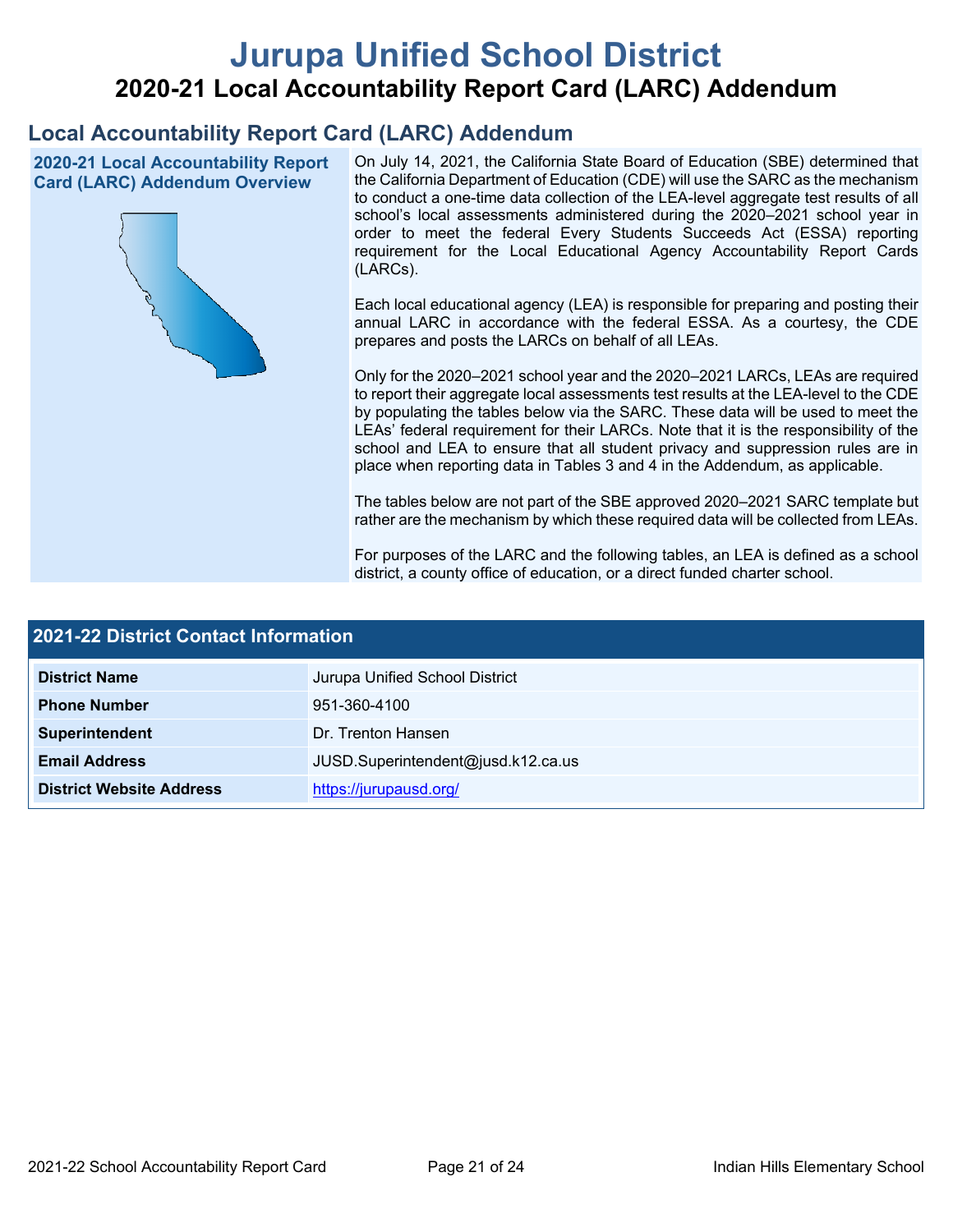## **2020-21 CAASPP Test Results in ELA by Student Group**

This table displays CAASPP test results in ELA by student group for students grades three through eight and grade eleven taking and completing a state-administered assessment. The CDE will populate this table for schools in cases where the school administered the CAASPP assessment. In cases where the school administered a local assessment instead of CAASPP, the CDE will populate this table with "NT" values, meaning this school did not test students using the CAASPP. See the local assessment(s) table for more information.

| <b>CAASPP</b><br><b>Student Groups</b>               | <b>CAASPP</b><br><b>Total</b><br><b>Enrollment</b> | <b>CAASPP</b><br><b>Number</b><br><b>Tested</b> | <b>CAASPP</b><br><b>Percent</b><br><b>Tested</b> | <b>CAASPP</b><br><b>Percent</b><br><b>Not Tested</b> | <b>CAASPP</b><br><b>Percent</b><br>Met or<br><b>Exceeded</b> |
|------------------------------------------------------|----------------------------------------------------|-------------------------------------------------|--------------------------------------------------|------------------------------------------------------|--------------------------------------------------------------|
| <b>All Students</b>                                  | 10092                                              | 63                                              | 0.62                                             | 99.38                                                | 9.68                                                         |
| <b>Female</b>                                        | 4954                                               | 21                                              | 0.42                                             | 99.58                                                | 9.52                                                         |
| <b>Male</b>                                          | 5138                                               | 42                                              | 0.82                                             | 99.18                                                | 9.76                                                         |
| American Indian or Alaska Native                     | 12                                                 | $\mathbf 0$                                     | --                                               | 100.00                                               | --                                                           |
| <b>Asian</b>                                         | 144                                                | $\pmb{0}$                                       | 0.00                                             | 100.00                                               | --                                                           |
| <b>Black or African American</b>                     | 200                                                | 5                                               | 2.50                                             | 97.50                                                | $-$                                                          |
| <b>Filipino</b>                                      | 52                                                 | $\pmb{0}$                                       | 0.00                                             | 100.00                                               | --                                                           |
| <b>Hispanic or Latino</b>                            | 8723                                               | 53                                              | 0.61                                             | 99.39                                                | 9.62                                                         |
| Native Hawaiian or Pacific Islander                  | 24                                                 | $\mathbf 0$                                     | 0.00                                             | 100.00                                               | --                                                           |
| <b>Two or More Races</b>                             | 202                                                | $\pmb{0}$                                       | 0.00                                             | 100.00                                               | --                                                           |
| <b>White</b>                                         | 735                                                | 5                                               | 0.68                                             | 99.32                                                | --                                                           |
| <b>English Learners</b>                              | 2663                                               | 25                                              | 0.94                                             | 99.06                                                | 8.00                                                         |
| <b>Foster Youth</b>                                  | 62                                                 | $\mathbf 1$                                     | 1.61                                             | 98.39                                                | --                                                           |
| <b>Homeless</b>                                      | 126                                                | $\mathbf 0$                                     | 0.00                                             | 100.00                                               | --                                                           |
| <b>Military</b>                                      | 36                                                 | $\mathbf 0$                                     | 0.00                                             | 100.00                                               | --                                                           |
| <b>Socioeconomically Disadvantaged</b>               | 7838                                               | 46                                              | 0.59                                             | 99.41                                                | 8.89                                                         |
| <b>Students Receiving Migrant Education Services</b> | $\Omega$                                           | $\mathbf 0$                                     | $\Omega$                                         | $\mathbf 0$                                          | 0                                                            |
| <b>Students with Disabilities</b>                    | 1348                                               | 58                                              | 4.30                                             | 95.70                                                | 5.17                                                         |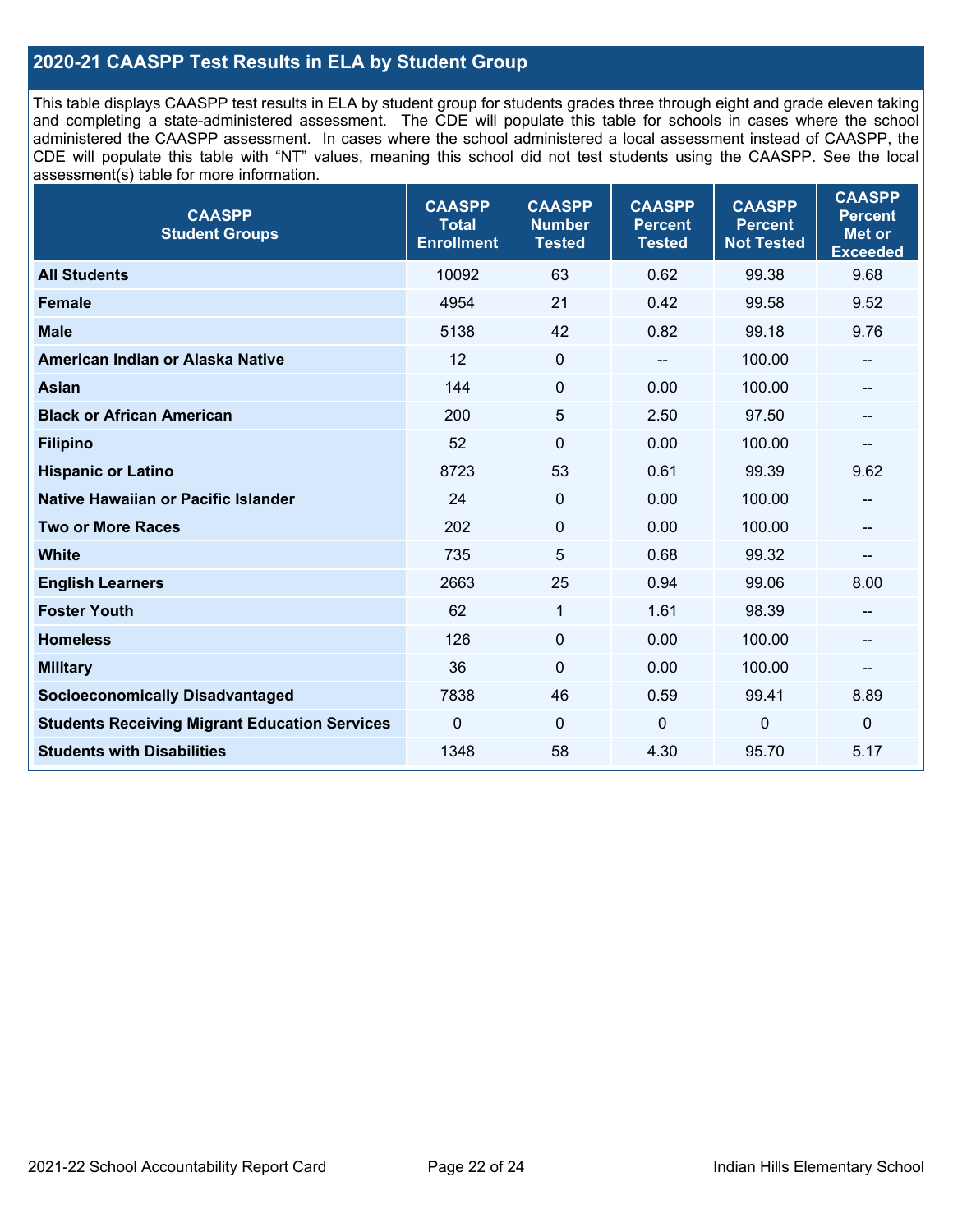## **2020-21 CAASPP Test Results in Math by Student Group**

This table displays CAASPP test results in Math by student group for students grades three through eight and grade eleven taking and completing a state-administered assessment. The CDE will populate this table for schools in cases where the school administered the CAASPP assessment. In cases where the school administered a local assessment instead of CAASPP, the CDE will populate this table with "NT" values, meaning this school did not test students using the CAASPP. See the local assessment(s) table for more information.

| <b>CAASPP</b><br><b>Student Groups</b>               | <b>CAASPP</b><br><b>Total</b><br><b>Enrollment</b> | <b>CAASPP</b><br><b>Number</b><br><b>Tested</b> | <b>CAASPP</b><br><b>Percent</b><br><b>Tested</b> | <b>CAASPP</b><br><b>Percent</b><br><b>Not Tested</b> | <b>CAASPP</b><br><b>Percent</b><br><b>Met or</b><br><b>Exceeded</b> |
|------------------------------------------------------|----------------------------------------------------|-------------------------------------------------|--------------------------------------------------|------------------------------------------------------|---------------------------------------------------------------------|
| <b>All Students</b>                                  | 10093                                              | 60                                              | 0.59                                             | 99.41                                                | 1.67                                                                |
| <b>Female</b>                                        | 4955                                               | 21                                              | 0.42                                             | 99.58                                                | 0.00                                                                |
| <b>Male</b>                                          | 5138                                               | 39                                              | 0.76                                             | 99.24                                                | 2.56                                                                |
| American Indian or Alaska Native                     | 12                                                 | $\pmb{0}$                                       |                                                  | 100.00                                               | --                                                                  |
| <b>Asian</b>                                         | 144                                                | 0                                               | 0.00                                             | 100.00                                               | --                                                                  |
| <b>Black or African American</b>                     | 200                                                | 5                                               | 2.50                                             | 97.50                                                | --                                                                  |
| <b>Filipino</b>                                      | 52                                                 | $\mathbf 0$                                     | 0.00                                             | 100.00                                               | --                                                                  |
| <b>Hispanic or Latino</b>                            | 8724                                               | 51                                              | 0.58                                             | 99.42                                                | 1.96                                                                |
| Native Hawaiian or Pacific Islander                  | 24                                                 | $\mathbf 0$                                     | 0.00                                             | 100.00                                               | --                                                                  |
| <b>Two or More Races</b>                             | 202                                                | $\pmb{0}$                                       | 0.00                                             | 100.00                                               | --                                                                  |
| <b>White</b>                                         | 735                                                | 4                                               | 0.54                                             |                                                      | $\qquad \qquad \qquad -$                                            |
| <b>English Learners</b>                              | 2663                                               | 24                                              | 0.90                                             | 99.10                                                | 0.00                                                                |
| <b>Foster Youth</b>                                  | 62                                                 | $\mathbf{1}$                                    | 1.61                                             | 98.39                                                | --                                                                  |
| <b>Homeless</b>                                      | 126                                                | $\mathbf 0$                                     | 0.00                                             | 100.00                                               | $\qquad \qquad \qquad -$                                            |
| <b>Military</b>                                      | 36                                                 | 0                                               | 0.00                                             | 100.00                                               | --                                                                  |
| <b>Socioeconomically Disadvantaged</b>               | 7838                                               | 44                                              | 0.56                                             | 99.44                                                | 0.00                                                                |
| <b>Students Receiving Migrant Education Services</b> | 0                                                  | 0                                               | $\mathbf 0$                                      | 0                                                    | $\mathbf 0$                                                         |
| <b>Students with Disabilities</b>                    | 1348                                               | 56                                              | 4.15                                             | 95.85                                                | 0.00                                                                |

### **2020-21 Local Assessment Test Results in ELA by Student Group**

This table displays Local Assessment test results in ELA by student group for students grades three through eight and grade eleven. LEAs/schools will populate this table for schools in cases where the school administered a local assessment. In cases where the school administered the CAASPP assessment, LEAs/schools will populate this table with "N/A" values in all cells, meaning this table is Not Applicable for this school.

| <b>All Students</b>              | 10119 | 8707 | 86.05 | 13.95 | 31.91 |
|----------------------------------|-------|------|-------|-------|-------|
| <b>Female</b>                    | 4966  | 4315 | 86.89 | 13.11 | 33.42 |
| <b>Male</b>                      | 5151  | 4391 | 85.25 | 14.75 | 30.4  |
| American Indian or Alaska Native | 12    | 11   | 91.67 | 8.33  | 45.45 |
| Asian                            | 147   | 137  | 93.2  | 6.8   | 52.55 |
| <b>Black or African American</b> | 204   | 164  | 80.39 | 19.61 | 31.71 |
| <b>Filipino</b>                  | 52    | 51   | 98.08 | 1.92  | 62.75 |
| <b>Hispanic or Latino</b>        | 8744  | 7509 | 85.88 | 14.12 | 29.82 |

2021-22 School Accountability Report Card **Page 23 of 24** Indian Hills Elementary School